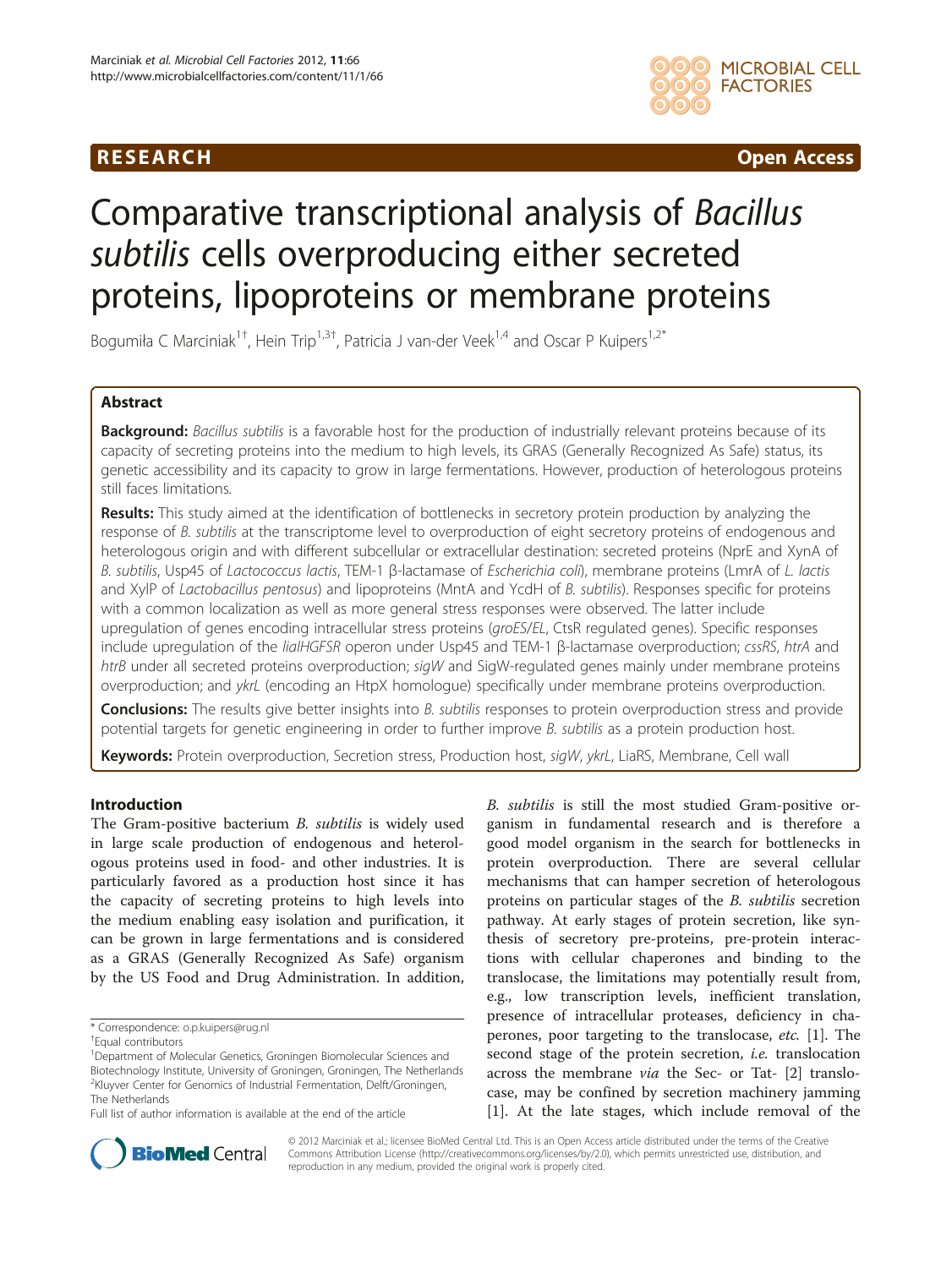<span id="page-1-0"></span>signal peptide, release from the translocase, folding and passing the cell wall, deficiency in signal peptidases, foldases, chaperones and presence of extracellular proteases resulting in incorrect folding of proteins and protein's instability may also set limits to the secretion efficiency [\[1,3](#page-10-0)]. The focus on identification and later manipulation of factors involved in protein secretion have led to the improvement of B. subtilis as a production host, for example by deletion of extracellular and/or intracellular proteases [[4-6\]](#page-10-0), use of strong or inducible promoters [[7-9](#page-10-0)], overproduction of chaperones [[10,11\]](#page-10-0) or signal peptidases [[12](#page-10-0),[13](#page-11-0)], modification of the cell wall [[14](#page-11-0),[15](#page-11-0)], protein modification [[16,17\]](#page-11-0) and deletion of stress responsive systems [\[18\]](#page-11-0).

Next to overproduction of proteins secreted into the medium, the overproduction of membrane proteins in B. subtilis is of a particular interest [\[19\]](#page-11-0). Membrane proteins are potential drug targets as they are exposed to and accessible from the extracytoplasmic environment, and therefore interesting for the pharmaceutical industry. Rational drug design, however, requires a three-dimensional structure, usually obtained from protein crystals, which can only be obtained when sufficient amounts of membrane protein of high quality are available [[19](#page-11-0)].

In this work, a comparative transcriptomics approach was followed to study cellular responses to secretory proteins overproduction at the transcriptional level, in order to reveal so far unidentified possible production bottlenecks and thus potential targets for productive host engineering. Endogenous and heterologous proteins with different subcellular localization, i.e. secreted proteins, membrane proteins and lipoproteins were overproduced in B. subtilis. At least two proteins of each localization were chosen, in order to be able to discriminate between effects specific for one protein and effects common to one localization class. Transcriptomes were analyzed using DNA microarrays and subsequent use of appropriate bioinformatics tools. General responses as well as responses specific to proteins with a particular localization were identified.

#### Results and discussion

## Transcriptome analysis of lipoprotein, membrane protein or secreted protein overproduction stress

B. subtilis remains a powerful host for the (industrial) production of secreted or membrane proteins but expression of heterologous proteins in particular has met limitations. These may occur at different levels of the production and secretion pathway. Here, the response of B. subtilis on the transcriptional level to overproduction of secretory proteins of endogenous or heterologous origin and with different subcellular localization, i.e. membrane proteins, lipoproteins and secreted proteins, was determined by transcriptome analysis.

Eight genes encoding heterologous and endogenous proteins (Table 1) with different subcellular localization were cloned using the SURE system overexpression vector pNZ8902 or pNZ8901 [[7\]](#page-10-0): lmrA of L. lactis, encoding the membrane embedded putative multidrug transporter LmrA [[20\]](#page-11-0); xylP of Lb. pentosus encoding a membrane embedded xyloside transporter XylP [\[21](#page-11-0)], mntA and ycdH of B. subtilis encoding the manganese binding lipoprotein MntA [[22](#page-11-0)] and the putative zinc binding lipoprotein YcdH [[23](#page-11-0)], respectively; bla of E. coli encoding the periplasm located TEM-1 β-lactamase (Bla) [[24](#page-11-0)]; usp45 of L. lactis, encoding the cell wallassociated Usp45 [[25\]](#page-11-0); and nprE and xynA of B. subtilis, encoding the secreted neutral protease NprE [[26\]](#page-11-0) and the secreted xylanase XynA [\[27](#page-11-0)], respectively. The genes were fused to C-terminal 6His-tag encoding sequences. B. subtilis NZ8900 harboring these constructs or the empty vector pNZ8902 or pNZ8901 were grown to midexponential phase and expression was induced with subtilin. Samples were taken 30 min after induction for microarray analyses and after two hours for testing protein production. SDS-PAGE analysis of whole-cell, membrane, cytoplasm and medium fractions together with His-tag immunodetection demonstrated that XylP, LmrA, MntA, YcdH, TEM-1 β-lactamase and Usp45 were overproduced to levels varying from high for LmrA, YcdH and Usp45 to hardly visible on a Coomassie stained gel but well detectable using immunodetection

Table 1 Proteins overproduced in B. subtilis NZ8900 host using SURE system

| Protein                | <b>Function</b>      | Organism     | <b>Subcellular localization</b> |
|------------------------|----------------------|--------------|---------------------------------|
| XylP                   | Xyloside transporter | Lb. pentosus | Membrane                        |
| LmrA (inactive mutant) | ABC-transporter      | L. lactis    | Membrane                        |
| MntA                   | Manganese binding    | B. subtilis  | Lipoprotein                     |
| YcdH                   | Zinc binding         | B. subtilis  | Lipoprotein                     |
| XynA                   | Xylanase             | B. subtilis  | Secreted                        |
| <b>NprE</b>            | Neutral protease     | B. subtilis  | Secreted                        |
| Usp45                  | Unknown              | L. lactis    | Secreted                        |
| TEM-1 β-lactamase      | β-lactamase          | E. coli      | Secreted                        |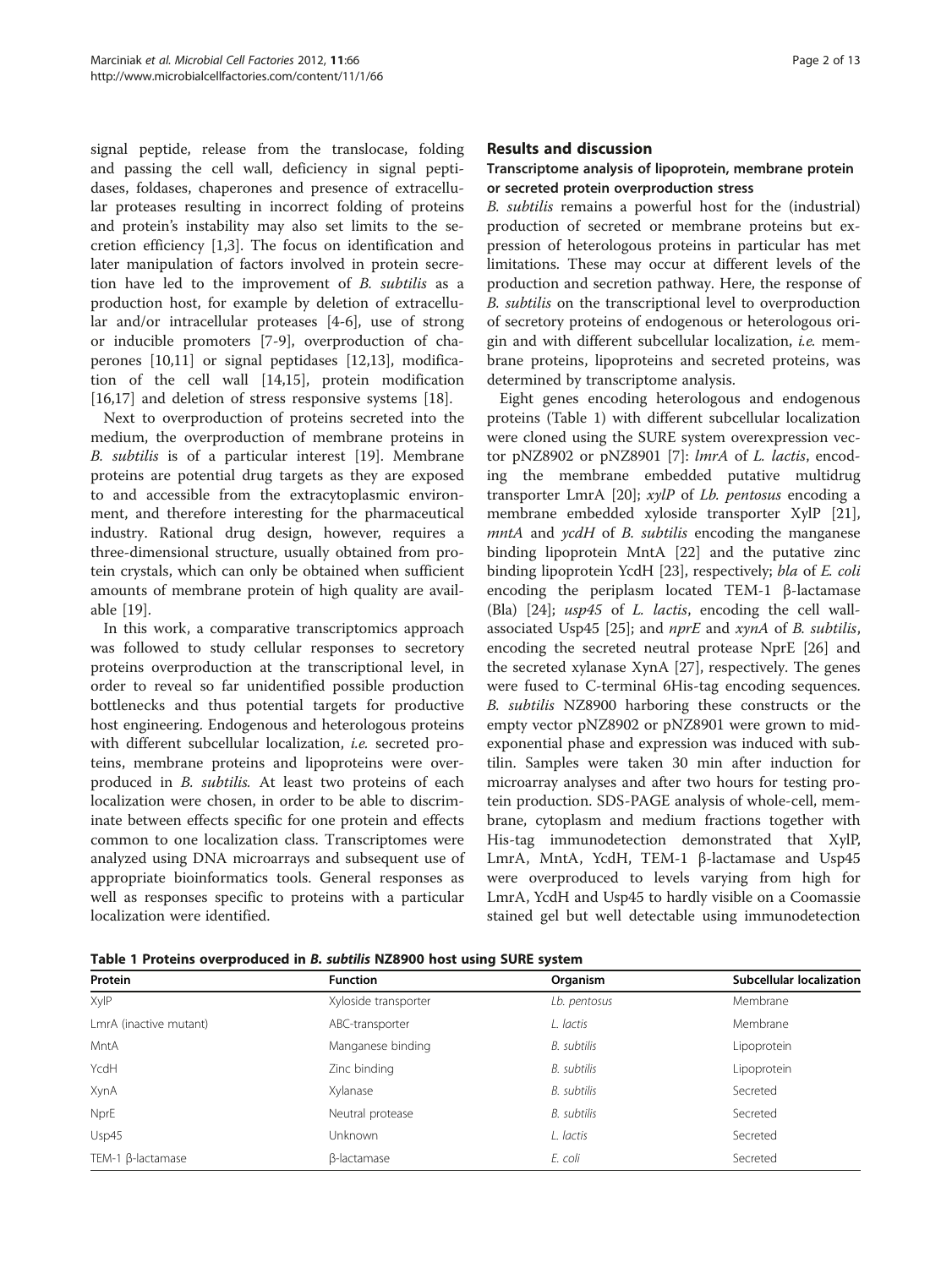<span id="page-2-0"></span>

Penta-His HRP conjugate antibodies (Qiagen). Asterisks indicate protein bands corresponding to the overproduced proteins. Calculated molecular masses of proteins, with and without signal peptide, in kDa: XynA, 32.3 (preprotein), 20.4 (matured); NprE, 56.5 (preprotein), 53.9 (matured); Bla (TEM-1 β-lactamase), 32.3 (preprotein), 29.7 (matured); Usp45, 48.2 (preprotein), 45.5 (matured); MntA, 33.4 (preprotein), 32.4 (matured); YcdH, 36.5 (preprotein), 34.3 (matured); LmrA, 66.2; XylP, 55.3.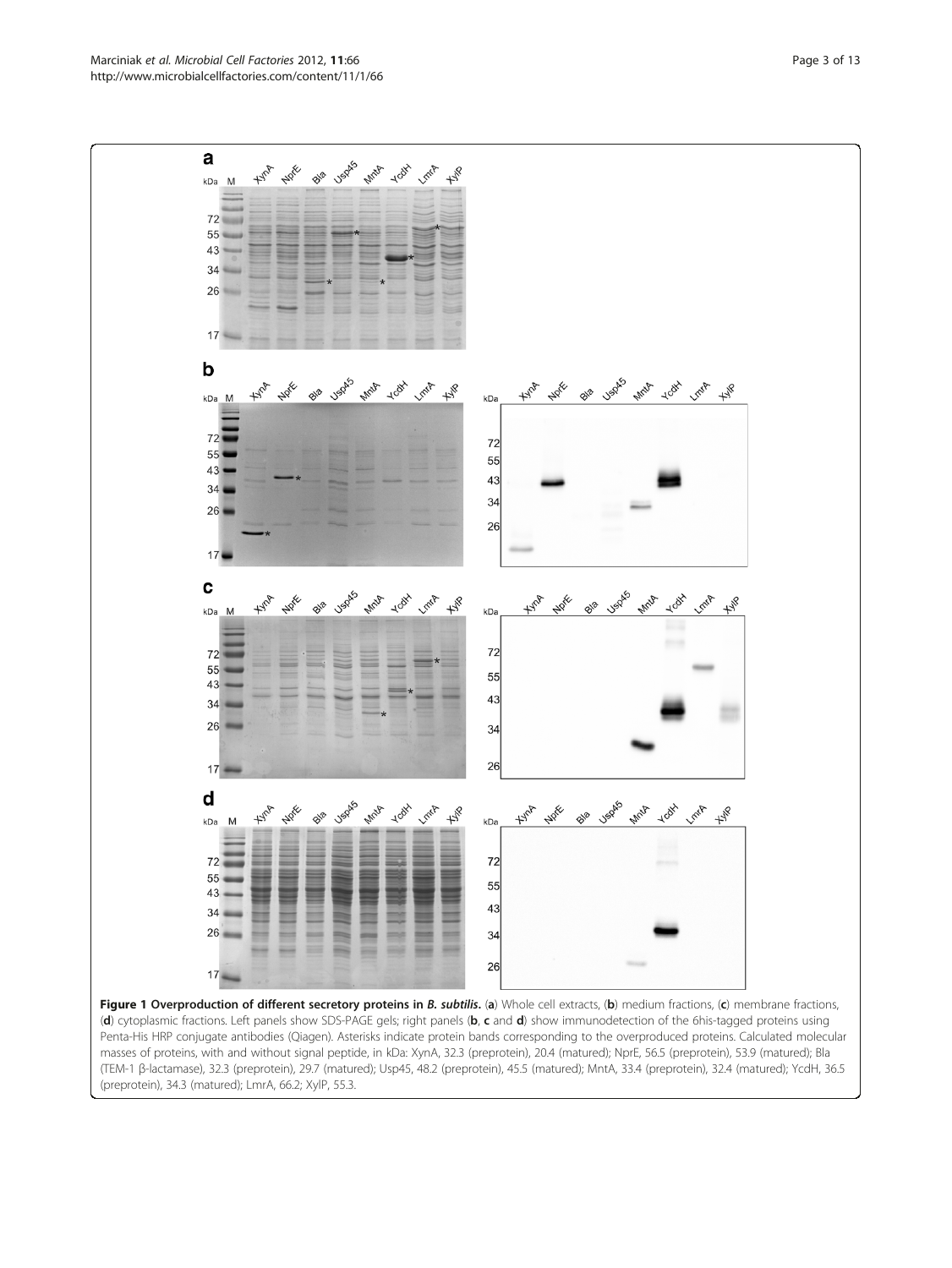(XylP) (Figure [1\)](#page-2-0). Distinct localization patterns were observed for each class of protein (Figure [1](#page-2-0)). XynA and NprE were efficiently produced and secreted into the medium (Figure [1](#page-2-0)b), whereas Usp45 and TEM-1 βlactamase were detected mainly in whole cell fractions (Figure [1a,](#page-2-0) left panel). Since the latter two were not or hardly detectable in the cytoplasmic and membrane fractions (Figure [1c and d](#page-2-0)), it is likely that they accumulated in the cell wall or membrane-cell wall interface. In accordance, TEM-1 β-lactamase expressed in B. subtilis was previously shown to accumulate in the membrane-cell wall interface due to inefficient passage through the cell wall [[28](#page-11-0)]. Usp45 shows homology with proteins involved in cell wall metabolism, e.g., peptidoglycan hydrolases of Streptococcus mutans, Streptococcus oralis, Lactococcus lactis subsp. lactis [\[29-31\]](#page-11-0), which may explain localization in or at the cell wall. Overexpression of usp45 did not inhibit growth, whereas overexpression of bla resulted in growth inhibition as well as cell lysis, possibly due to interference with cell wall metabolism.

LmrA and XylP were exclusively found in the membrane fraction (Figure [1c](#page-2-0), left and right panel). Similarly, the lipoproteins MntA and YcdH were present mainly in the membrane fraction, but immunodetection also indicated their presence at a low level in the medium (Figure [1b,](#page-2-0) right panel) and cytoplasmic fraction (Figure [1d](#page-2-0), right panel). Immunodetection using His-tag antibodies proved to be of limited use in comparing levels of the different proteins, since they were detected with very different efficiencies (compare Figure [1b](#page-2-0), left and right panel). Especially TEM-1 β-lactamase and Usp45 were hardly detectable in general.

The mRNA levels of each overproducing strain were compared with those of the control strain using DNA microarrays. Fold-changes in the expression level of genes that were at least 2.5 times up- or downregulated in response to overproduction of both proteins of the same subcellular localization, or to overproduction of at least 4 proteins with other destinations, are summarized in Table [2.](#page-4-0) Expression ratios of all the B. subtilis genes from eight microarray experiments are placed in Table S1 (Additional file [1\)](#page-10-0). The complete microarray data is available at GEO repository [\(http://www.ncbi.nlm.nih.](http://www.ncbi.nlm.nih.gov/geo/query/acc.cgi?acc=GSE34505) [gov/geo/query/acc.cgi?acc=GSE34505](http://www.ncbi.nlm.nih.gov/geo/query/acc.cgi?acc=GSE34505)) under accession number GSE34505.

## General effects

Overproduction of all secreted proteins, except NprE, caused upregulation of class I heat-shock genes coding for molecular chaperons *groES* and *groEL* (Table [2](#page-4-0)). Overproduction of the same proteins, except for XynA and MntA, resulted in activation of class III heat-shock genes, which code for components of protease complexes (ClpXP, ClpEP, etc.) [\[32,33\]](#page-11-0) (Table [2\)](#page-4-0), and other

genes regulated by CtsR, a stress and heat-shock response regulator [\[32\]](#page-11-0). This intracellular stress response may be caused by a high protein production rate in combination with a limited capacity in protein secretion or membrane insertion, and/or, in case of the heterologous proteins, a lower compatibility of the secretion signal with the host secretion machinery. However, accumulation of the proteins was not observed (Figure [1d](#page-2-0)). This suggests that, although the proteins were apparently secreted with good efficiency, their presence at lower levels were enough to induce the general cytoplasmic stress response. Increased expression of chaperones like GroES/EL and Clp proteases can protect the cell from toxic accumulation of mis- or unfolded protein [[34,35\]](#page-11-0). However, high expression and activity of proteases may also set a limit for production of heterologous proteins in B. subtilis on large scale.

The *nfrA-ywcH* operon, encoding a nitro/flavin reductase and a monooxygenase, respectively [\[36\]](#page-11-0), was upregulated in 5 of the 8 cases (Table [2](#page-4-0)). NfrA is believed to be involved in a response to stress-induced protein damage and its corresponding gene is induced upon a wide range of stresses [[37](#page-11-0)]. Therefore the coproduction of NfrA can be considered in the improvement of protein overproduction.

Another observed effect in case of most overproduced proteins was strong induction of the yhaSTU operon. It codes for a  $K^+$  efflux system and has been shown to be induced by alkaline pH, which has been suggested to be a secondary effect of compromised membrane function and bioenergetic integrity of the cell [\[38,39](#page-11-0)], and salt stress [\[40](#page-11-0)].

The genes trxA and trxB were upregulated in the majority of the cases, without a bias towards a particular localization of the overproduced protein. trxA and trxB are members of Spx regulon involved in thiol-specific oxidative stress and they code for thioredoxin and thioredoxin reductase, respectively [[41\]](#page-11-0). These genes are thought to be required for keeping proteins in a reduced state which, once secreted, form disulfide bonds during folding [[41\]](#page-11-0). However, there was no correlation between the presence of (putative) disulfide bonds in an overproduced protein and induction of trxA or trxB (only TEM-1 β-lactamase, YcdH and XylP possess putative disulfide bonds, out of which overproduction of only YcdH resulted in *trxB* induction). Therefore, upregulation of trxA and trxB is most likely induced by thiol stress as a result of secondary effects of overproduction of secretory proteins, such as a compromised membrane function.

An effect that was observed in case of all overexpressed proteins was strong downregulation of the sdpABC operon (sporulating delay protein operon) involved in production and secretion of the killing factor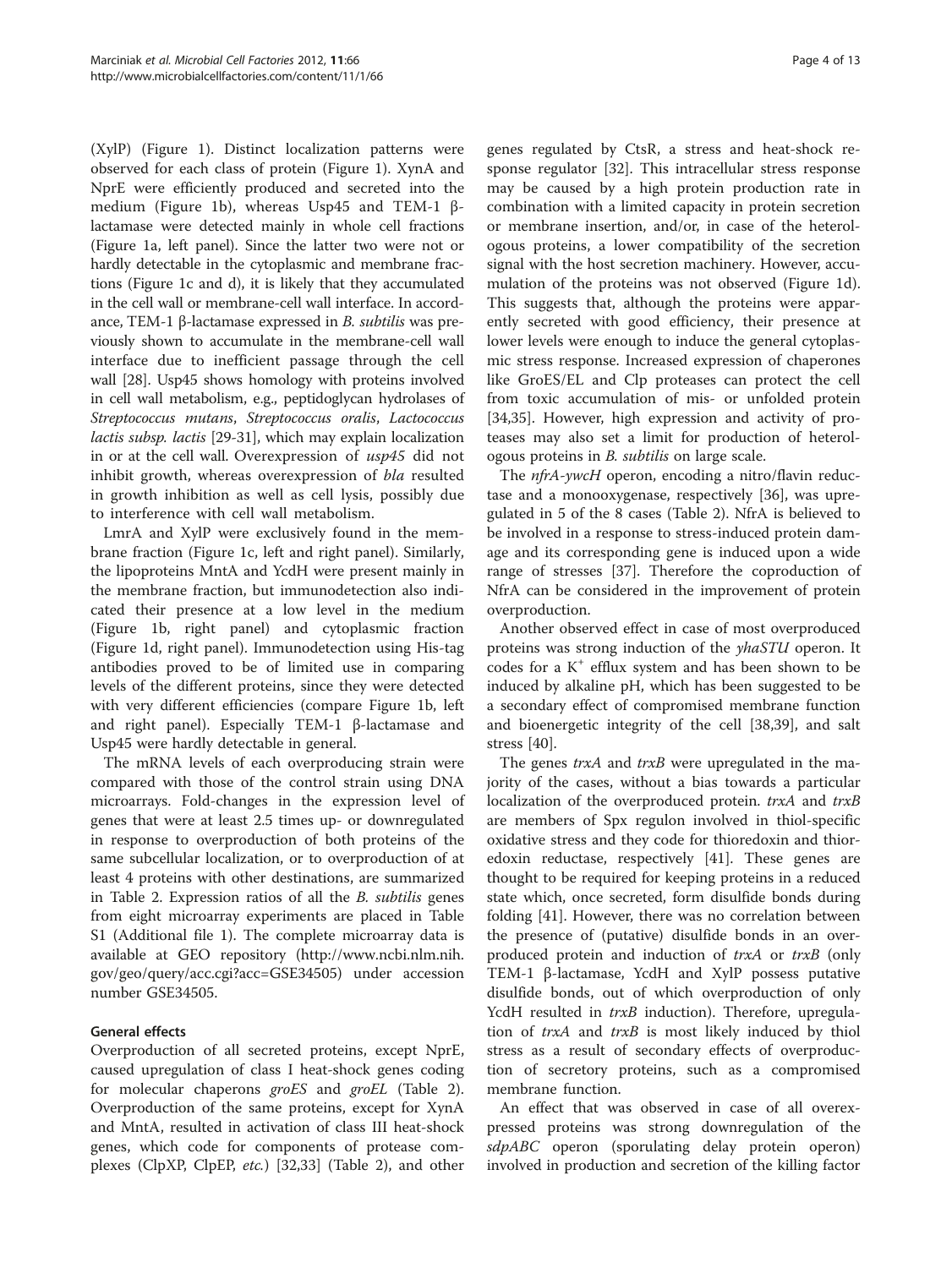<span id="page-4-0"></span>

| Table 2 Genes with significantly altered expression as a result of endogenous and heterologous proteins |  |  |  |
|---------------------------------------------------------------------------------------------------------|--|--|--|
| overproduction in B. subtilis cells <sup>a,b</sup>                                                      |  |  |  |

| Gene               | <b>Description</b>                                                        | Overproduced proteins                    |      |      |                   |       |           |                     |       |
|--------------------|---------------------------------------------------------------------------|------------------------------------------|------|------|-------------------|-------|-----------|---------------------|-------|
|                    |                                                                           | <b>Membrane proteins</b><br>Lipoproteins |      |      | Secreted proteins |       |           |                     |       |
|                    |                                                                           | <b>XylP</b>                              | LmrA | MntA | YcdH              |       |           | XynA NprE Usp45 Bla |       |
| <b>UPREGULATED</b> |                                                                           |                                          |      |      |                   |       |           |                     |       |
|                    | Cell envelope stress response                                             |                                          |      |      |                   |       |           |                     |       |
| cssR               | two-component response regulator (class V)                                | 0.96                                     | 1.06 | 6.82 | 1.38              | 5.97  | 1.08      | 2.90                | 1.85  |
| cssS               | two-component sensor histidine kinase (class V)                           | 0.95                                     | 1.11 | 3.10 | 1.54              | 2.67  | 0.99      | 2.37                | 1.66  |
| htrB               | similar to HtrA-like serine protease (class V)                            | 0.67                                     | 1.03 | 1.70 | 7.37              | 10.86 | 1.12      | 0.44                | 7.52  |
| htrA               | Quality control serine protease<br>(heat-shock protein) (class V)         | 0.76                                     | 1.17 | 3.17 | 5.18              | 14.88 | 0.78      | 46.70               | 7.23  |
| sigM               | RNA polymerase ECF-type sigma factor                                      | 1.17                                     | 0.94 | 3.01 | 2.51              | 0.62  | 1.49      | 1.67                | 1.21  |
| lial (yvgl)        | permease                                                                  | 2.38                                     | 1.07 | 1.31 | 2.55              | 1.59  | 2.03      | 8.96                | 23.44 |
| liaH (yvqH)        | modulator of lialHGFSR (yvglHGFEC) operon expression                      | 2.32                                     | 1.08 | 1.19 | 3.40              | 1.47  | 2.51      | 9.43                | 29.75 |
| liaG (yvgG)        | hypothetical protein                                                      | 1.48                                     | 1.06 | 2.27 | 2.67              | 0.82  | 2.65      | 4.55                | 13.38 |
| liaF (yvqF)        | integral inner membrane protein                                           | 0.89                                     | 1.07 | 2.14 | 1.94              | 0.92  | 2.56      | 4.16                | 10.93 |
| liaS (yvgE)        | two-component sensor histidine kinase [YvqC]<br>sensing cell wall stress  | 1.14                                     | ΝA   | 2.42 | 1.93              | 0.89  | <b>NA</b> | 5.88                | 6.61  |
| liaR (yvqC)        | two-component response regulator [YvqE] responding<br>to cell wall stress | 0.94                                     | 1.04 | 1.91 | 2.57              | 0.79  | 1.96      | 2.19                | 4.76  |
| ykrL               | Homolog of HtpX, membrane protease                                        | 10.35                                    | 3.62 | 1.66 | 0.88              | 2.15  | 0.90      | 2.98                | 1.85  |
|                    | Cell envelope stress response/SigW regulon                                |                                          |      |      |                   |       |           |                     |       |
| sigW               | RNA polymerase ECF-type sigma factor                                      | 4.52                                     | 5.50 | 1.95 | 1.77              | 1.62  | 1.05      | 1.73                | 2.44  |
| rsiW (ybbM)        | sigmaW anti-sigma factor                                                  | 5.54                                     | 4.11 | 2.43 | 1.72              | 2.31  | 0.84      | 1.89                | 2.61  |
| yuaF               | putative membrane integrity integral inner<br>membrane protein            | 6.93                                     | 2.65 | 1.09 | 0.23              | 1.41  | 1.31      | 2.15                | 2.36  |
| yuaG               | similar to flotillin 1                                                    | 12.21                                    | 3.43 | 0.66 | 0.75              | 1.87  | 1.00      | 4.52                | 2.40  |
| yual               | putative acetyl-transferase                                               | 15.16                                    | 6.62 | 0.40 | 0.81              | 2.80  | 0.78      | 5.01                | 2.70  |
| ydjG               | putative phage replication protein                                        | 7.70                                     | 2.85 | 0.59 | 1.85              | 1.93  | 1.01      | 3.09                | 1.46  |
| ydjH               | hypothetical protein                                                      | 6.88                                     | 3.92 | 0.60 | 0.48              | 1.68  | 1.09      | 2.19                | 1.86  |
| ydjl               | hypothetical protein                                                      | 6.78                                     | 4.55 | 0.59 | 0.75              | 1.86  | 0.57      | 2.84                | 2.40  |
| yeaA               | conserved hypothetical protein                                            | 5.58                                     | 3.28 | 0.93 | 0.42              | 1.41  | 2.36      | 1.35                | 2.10  |
| ydjP               | similar to chloroperoxydase                                               | 7.41                                     | 4.67 | 1.16 | 0.91              | 2.55  | 1.53      | 4.56                | 3.00  |
| ydjO               | unknown                                                                   | 3.81                                     | 7.59 | 1.14 | 1.08              | 1.99  | 1.46      | 2.97                | 2.57  |
| sppA               | signal peptide peptidase                                                  | 4.25                                     | 3.12 | 0.33 | 0.26              | 1.18  | 0.39      | 1.70                | 1.80  |
| yteJ               | integral inner membrane protein                                           | 4.48                                     | 4.16 | 0.31 | 0.29              | 1.27  | 0.34      | 2.27                | 1.77  |
| pbpE               | penicillin-binding protein 4                                              | 11.25                                    | 8.56 | 0.95 | 0.97              | 2.08  | 0.49      | 6.37                | 2.72  |
| racX               | amino acid racemase                                                       | 8.99                                     | 8.09 | 0.78 | 0.95              | 2.06  | 0.45      | 6.00                | 2.39  |
| yaaN               | hypothetical protein                                                      | 4.03                                     | 6.82 | 1.07 | 0.43              | 1.15  | 2.64      | 1.51                | 1.82  |
| yceC               | putative stress adaptation protein                                        | 2.44                                     | 3.05 | 2.06 | NA.               | ΝA    | 0.54      | NA.                 | 1.64  |
| yceD               | putative stress adaptation protein                                        | 5.29                                     | 7.02 | 0.81 | 0.76              | 2.04  | 0.92      | 3.14                | 1.55  |
| yceE               | putative stress adaptation protein                                        | 4.55                                     | 5.36 | 0.82 | 0.67              | 2.08  | 0.89      | 3.71                | 2.34  |
| yceF               | putative stress adaptation protein                                        | 5.30                                     | 4.91 | 0.70 | 0.78              | 2.07  | 0.73      | 4.27                | 1.79  |
| yceG               | hypothetical protein                                                      | 3.99                                     | 3.02 | 0.79 | 1.07              | 1.94  | 1.04      | 3.29                | 1.22  |
| yceH               | hypothetical protein                                                      | 3.72                                     | 4.09 | 0.64 | 0.99              | 1.99  | 0.60      | 3.68                | 2.15  |
| ујоВ               | ATPase possibly involved in protein degradation                           | 7.16                                     | 2.98 | 1.28 | 0.65              | 1.45  | 0.94      | 1.74                | 2.44  |
| yknW               | permease                                                                  | 2.51                                     | 3.06 | 0.67 | 0.36              | 1.12  | 0.84      | 1.14                | 1.46  |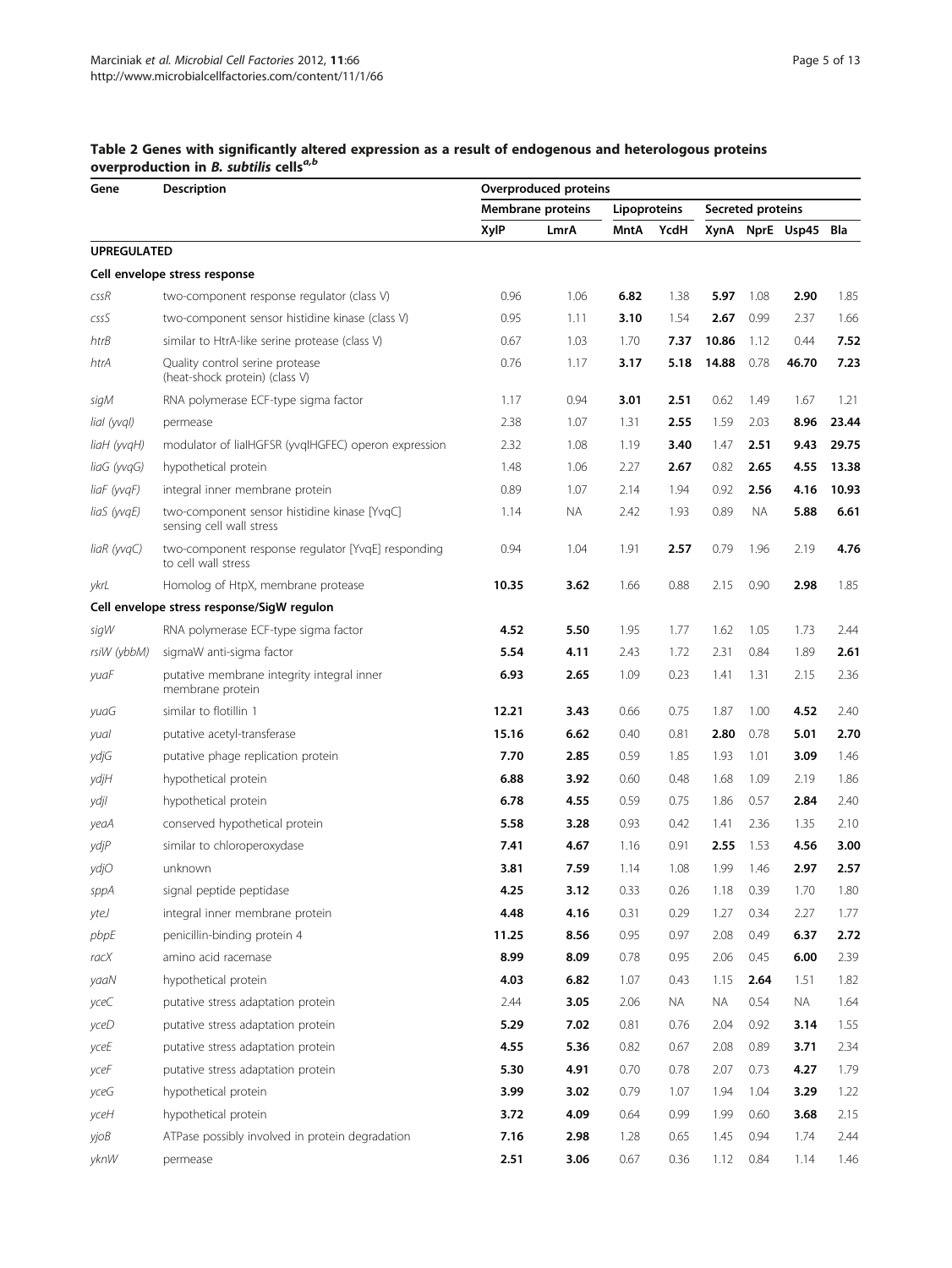| Table 2 Genes with significantly altered expression as a result of endogenous and heterologous proteins |
|---------------------------------------------------------------------------------------------------------|
| <b>overproduction in B. subtilis cells<sup>a,b</sup></b> (Continued)                                    |

|                      | overproduction in <i>D. subtins</i> cens                         |       |       |      |       |       |           |       |      |
|----------------------|------------------------------------------------------------------|-------|-------|------|-------|-------|-----------|-------|------|
| yknY                 | ABC transporter ATP-binding protein                              | 2.63  | 2.54  | 0.49 | 0.33  | 1.31  | 0.57      | 1.51  | 1.64 |
| ythQ                 | putative ABC transporter (permease)                              | 10.01 | 5.75  | 0.80 | ΝA    | 2.21  | <b>NA</b> | 3.21  | 3.19 |
| yqfB                 | hypothetical protein                                             | 6.37  | 6.24  | 1.12 | 0.56  | 1.66  | 0.39      | 3.10  | 2.93 |
| yvlA                 | hypothetical protein                                             | 4.11  | 3.06  | 1.49 | 0.59  | 1.23  | 1.34      | 1.39  | 2.04 |
| yvIB                 | hypothetical protein                                             | 6.13  | 9.56  | 0.99 | 0.66  | 1.76  | 0.91      | 3.84  | 2.10 |
| yvIC                 | putative regulator (stress mediated)                             | 3.83  | 7.71  | 0.99 | 0.61  | 1.61  | 0.76      | 2.24  | 2.05 |
| yvID                 | putative integral inner membrane protein                         | 4.26  | 6.66  | 1.60 | 0.65  | 1.22  | 0.74      | 2.98  | 1.87 |
| yxjl                 | unknown                                                          | 10.12 | 5.20  | 0.96 | 0.55  | 1.60  | 1.46      | 1.38  | 1.83 |
|                      | Intracellular stress response                                    |       |       |      |       |       |           |       |      |
| hrcA                 | transcriptional repressor of class I heat-shock genes            | 11.08 | 2.23  | 1.89 | 12.62 | 0.96  | 1.30      | 2.33  | 2.12 |
| groES                | class I heat-shock protein (chaperonin)                          | 8.37  | 7.17  | 0.10 | 6.85  | 3.15  | 1.11      | 3.68  | 3.07 |
| groEL                | class I heat-shock protein (chaperonin)                          | 8.38  | 4.17  | 0.35 | 5.07  | 2.73  | 1.14      | 3.00  | 2.66 |
| nfrA                 | FMN-containing NADPH-linked nitro/flavin<br>reductase (class VI) | 7.36  | 3.32  | 0.47 | 1.67  | 10.37 | 0.98      | 13.77 | 1.85 |
| ywcH                 | putative monooxygenase (class VI)                                | 10.29 | 2.91  | 1.04 | 6.03  | 5.29  | 0.86      | NA.   | 2.46 |
| trxB                 | thioredoxin reductase                                            | 4.71  | 1.59  | 0.88 | 2.98  | 3.97  | 0.72      | 3.56  | 1.36 |
| trxA                 | thioredoxin                                                      | 2.29  | 1.94  | 0.86 | 1.68  | 3.08  | 1.13      | 3.11  | 1.31 |
| ctsR                 | transcriptional regulator of class III stress genes              | 0.71  | 0.55  | 1.39 | NA.   | NA.   | NA.       | NA.   | NA.  |
| mcsA                 | modulator of CtsR repression                                     | 10.38 | 3.47  | 0.87 | 5.12  | 1.72  | 1.57      | 4.63  | 3.11 |
| mcsB                 | modulator of CtsR repression                                     | 6.92  | 4.11  | 0.83 | 5.09  | 2.46  | 1.09      | 2.68  | 2.63 |
| clpC                 | class III stress response-related ATPase                         | 5.65  | 3.24  | 0.65 | 4.63  | 2.03  | 0.80      | 3.28  | 2.80 |
| radA                 | DNA repair protein                                               | 2.79  | 1.97  | 0.75 | 3.86  | 1.82  | 1.26      | 3.14  | 2.19 |
| clpE                 | Class III, ATP-dependent Clp protease-like                       | 74.08 | 1.89  | 0.98 | 4.54  | 0.77  | 1.24      | 5.95  | 4.79 |
|                      | <b>Membrane bioenergetics</b>                                    |       |       |      |       |       |           |       |      |
| fdhD                 | required for formate dehydrogenase activity                      | 2.89  | 1.26  | 2.99 | 4.65  | 1.93  | 1.65      | 1.67  | 0.94 |
| cydB                 | cytochrome bd ubiquinol oxidase (subunit II)                     | 0.75  | 2.28  | 1.39 | 0.51  | 2.93  | 4.50      | 0.74  | 0.64 |
| <b>Miscellaneous</b> |                                                                  |       |       |      |       |       |           |       |      |
| kinD                 | TCS sensor histidine kinase; initiation of sporulation           | 1.35  | 1.20  | 3.18 | 2.76  | 1.49  | 1.81      | 1.05  | 1.05 |
| yabT                 | putative serine/threonine-protein kinase                         | 2.19  | 1.14  | ΝA   | 1.56  | 2.55  | 2.65      | 1.26  | 1.04 |
| yceK                 | putative transcriptional regulator (ArsR family)                 | 2.58  | 2.54  | 0.81 | 1.35  | 1.07  | 1.06      | 2.10  | 1.92 |
| yibl                 | putative thiol management oxidoreductase component               | 3.93  | 0.99  | 1.45 | 2.95  | 3.23  | 1.33      | 3.61  | 1.46 |
| yloC                 | unknown                                                          | 1.65  | 1.09  | 3.56 | 3.51  | 1.47  | 1.36      | 1.57  | 1.05 |
| yndN                 | fosfomycin resistance protein FosB                               | 6.66  | 13.17 | 0.94 | 0.32  | 1.60  | 0.56      | 3.49  | 3.04 |
| yrkA                 | putative membrane associated protein                             | 3.20  | 3.75  | 1.51 | 0.96  | 1.48  | 0.97      | 1.13  | 1.30 |
| yvdT                 | uncharacterized transcriptional regulator<br>(TetR/AcrR family)  | 2.94  | 3.28  | 1.82 | 2.19  | 1.37  | 1.80      | 2.26  | 1.92 |
| yvdS                 | similar to molecular chaperone, putative<br>membrane protein     | 7.12  | 2.12  | 1.20 | 1.14  | 1.08  | 1.26      | 3.43  | 1.96 |
| yvdR                 | similar to molecular chaperone, putative membrane protein        | 6.32  | 2.66  | 2.46 | 1.39  | 1.01  | 1.36      | 3.99  | 1.81 |
|                      | <b>Transport/binding proteins</b>                                |       |       |      |       |       |           |       |      |
| cydC                 | ABC membrane transporter ATP-binding protein                     | 3.22  | 3.76  | 0.87 | 0.32  | 2.92  | 2.36      | 2.25  | 1.12 |
| $y$ ha $T$           | $K+/H + antiportex for K + efflux$                               | 15.45 | 3.48  | 2.16 | 2.91  | 2.47  | 1.22      | 4.80  | 2.54 |
| yhaU                 | $K+/H + antiportex$ for $K + efflux$                             | 15.49 | 2.19  | 2.38 | 1.84  | 2.56  | 1.00      | 5.14  | 1.97 |
| Unknown              |                                                                  |       |       |      |       |       |           |       |      |
| ydiN                 | unknown                                                          | 4.44  | 2.76  | 0.22 | 5.11  | 1.75  | 1.75      | 2.41  | 3.51 |
| yomP                 | hypothetical protein                                             | 3.57  | 3.21  | 0.92 | 3.33  | 0.89  | 2.60      | 1.40  | 0.82 |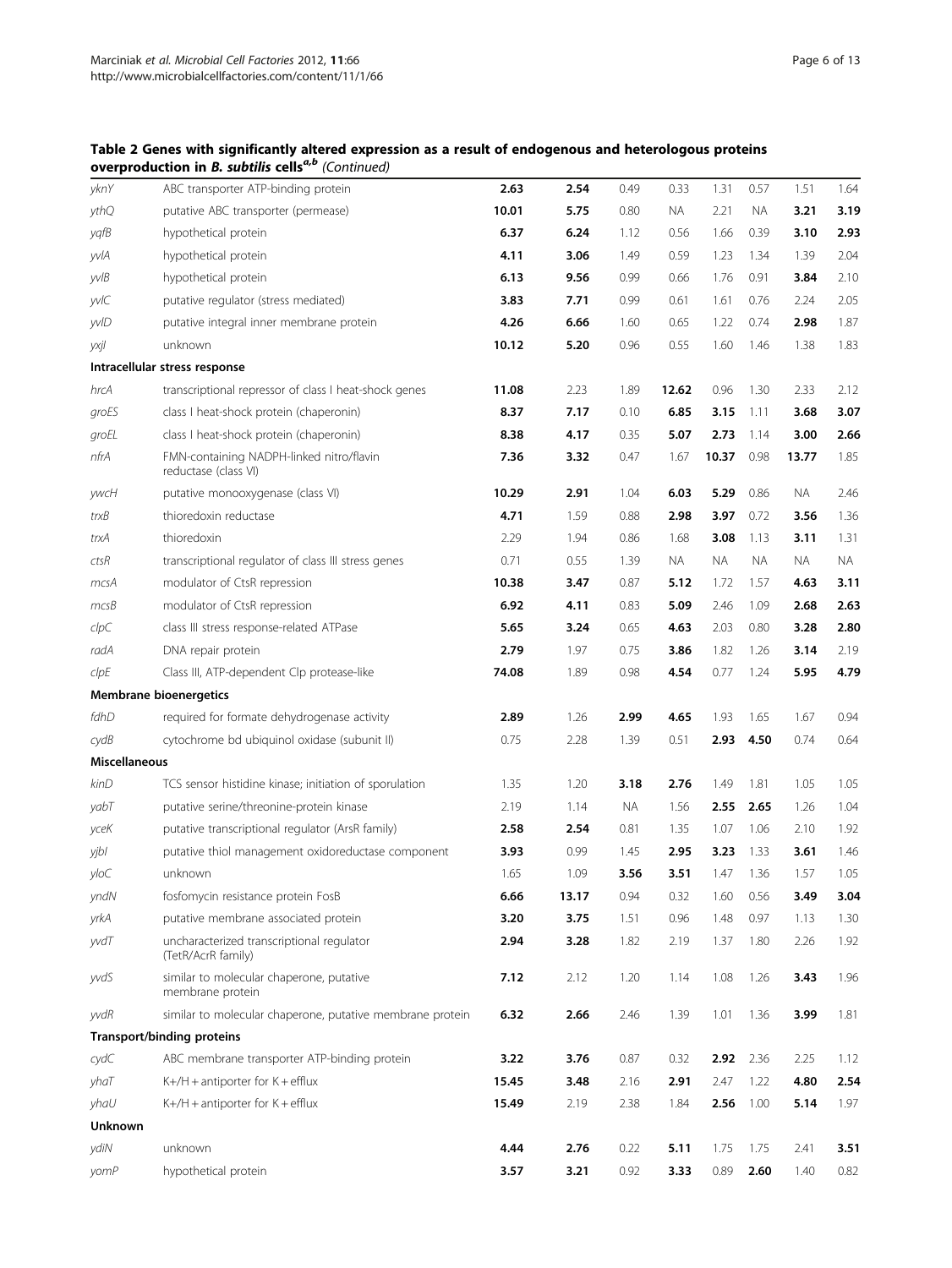#### Table 2 Genes with significantly altered expression as a result of endogenous and heterologous proteins overproduction in B. subtilis cells<sup>a,b</sup> (Continued)

| yomT                       | hypothetical protein                                | 2.92  | 2.60 | 0.83 | 2.90  | 0.72  | 2.47 | 1.24  | 0.85 |
|----------------------------|-----------------------------------------------------|-------|------|------|-------|-------|------|-------|------|
| ycel                       | putative transporter                                | 2.92  | 3.55 | 1.49 | 0.80  | 1.75  | 0.69 | 2.89  | 2.26 |
| yhaS                       | $K+/H + antiportex for K + efflux$                  | 9.48  | 2.13 | 2.08 | 1.76  | 2.42  | 0.96 | 3.41  | 1.94 |
| yomV                       | hypothetical protein                                | 3.59  | 3.37 | 1.05 | 3.92  | 0.73  | 2.55 | 1.43  | 0.88 |
| yomW                       | hypothetical protein                                | 3.19  | 3.38 | 0.97 | 4.57  | 0.65  | 2.79 | 1.31  | 0.78 |
| yomY                       | hypothetical protein                                | 3.66  | 2.53 | 1.09 | 3.64  | 0.77  | 2.60 | 1.66  | 0.82 |
| yonB                       | hypothetical protein                                | 3.22  | 2.92 | 0.96 | 2.61  | 1.01  | 2.26 | 1.24  | 0.79 |
| yonC                       | hypothetical protein                                | 2.92  | 2.64 | 0.83 | 2.84  | 0.96  | 2.41 | 1.43  | 0.84 |
| yvkN                       | hypothetical protein                                | 3.21  | 2.69 | 0.89 | 0.61  | 1.83  | 1.07 | 1.88  | 1.69 |
| ywmB                       | hypothetical protein                                | 1.32  | 1.18 | 3.00 | 2.67  | 1.30  | 2.43 | 0.55  | 1.16 |
| <b>DOWN REGULATED</b>      |                                                     |       |      |      |       |       |      |       |      |
| <b>Starvation response</b> |                                                     |       |      |      |       |       |      |       |      |
| sdpA (yvaW)                | export of killing factor SdpC                       | 15.28 | 2.78 | 4.29 | 3.96  | 3.54  | 1.54 | 14.19 | 4.35 |
| sdpB (yvaX)                | exporter of killing factor SdpC                     | 19.87 | 4.06 | 3.26 | 5.34  | 3.96  | 1.49 | 13.85 | 4.00 |
| sdpC (yvaY)                | killing factor SdpC                                 | 8.12  | 2.75 | 2.45 | 12.90 | 11.51 | 1.21 | 26.62 | 5.56 |
|                            | Cell envelope stress/SigW regulon                   |       |      |      |       |       |      |       |      |
| sppA                       | signal peptide peptidase                            | 0.24  | 0.32 | 3.03 | 3.89  | 0.85  | 2.56 | 0.59  | 0.56 |
| yteJ                       | putative integral inner membrane protein            | 0.22  | 0.24 | 3.18 | 3.51  | 0.79  | 2.93 | 0.44  | 0.56 |
|                            | Transport/binding proteins and lipoproteins         |       |      |      |       |       |      |       |      |
| gltT                       | proton/sodium-glutamate symport protein             | 3.36  | 3.12 | 2.52 | 1.63  | 0.82  | 1.96 | 8.35  | 1.20 |
| pbuX                       | xanthine permease                                   | 3.32  | 2.74 | 0.45 | 1.76  | 1.47  | 1.50 | 4.45  | 1.61 |
| yhaQ                       | Na + -effluxABCtransporterATP-bindingprotein        | 2.07  | 1.55 | 3.73 | 4.51  | 2.19  | 2.10 | 1.65  | 1.32 |
| yoaG                       | putative permease                                   | 0.13  | 0.67 | 3.13 | 3.68  | 1.20  | 1.15 | 0.66  | 0.53 |
|                            | <b>Membrane bioenergetics</b>                       |       |      |      |       |       |      |       |      |
| ctaB                       | cytochrome caa3 oxydase assembly factor             | 1.18  | 1.63 | 0.66 | 1.16  | 1.34  | 1.15 | 3.48  | 1.17 |
| ctaC                       | cytochrome caa3 oxidase subunit II                  | 4.37  | 1.13 | 4.74 | 2.68  | 1.08  | 1.91 | 5.52  | 1.20 |
| ctaD                       | cytochrome caa3 oxidase subunit I                   | 3.71  | 1.37 | 3.58 | 3.14  | ΝA    | 1.81 | 3.33  | 1.27 |
| ctaE                       | cytochrome caa3 oxidase subunit III                 | 3.57  | 1.44 | 2.40 | 3.02  | 1.90  | 2.08 | 4.21  | 1.10 |
| ctaF                       | cytochrome caa3 oxidase subunit IV                  | 4.33  | 1.91 | 2.05 | 3.86  | 2.68  | 2.32 | 4.24  | 1.41 |
| ctaG                       | cytochrome aa3 assembly factor                      | 4.61  | NA.  | 2.40 | 1.83  | ΝA    | 1.19 | 2.67  | NA.  |
| <b>Miscellaneous</b>       |                                                     |       |      |      |       |       |      |       |      |
| bdbB                       | bacteriophage SPbeta thiol-disulfide oxidoreductase | 3.59  | 2.79 | 6.00 | 2.57  | 3.05  | 1.16 | 14.00 | 2.00 |
| wapA                       | cell wall-associated protein precursor              | 2.88  | 1.07 | 1.15 | 8.19  | 2.50  | 0.91 | 6.38  | 1.15 |
| yxxG                       | hypothetical protein                                | 4.04  | 0.99 | 1.22 | 8.68  | 4.20  | 0.87 | 5.25  | 1.08 |
| wprA                       | cell wall-associated protease                       | 2.45  | 1.05 | 4.87 | 4.19  | 2.27  | 1.85 | 9.13  | 1.27 |
| <b>Unknown</b>             |                                                     |       |      |      |       |       |      |       |      |
| yisL                       | hypothetical protein                                | 2.00  | 1.13 | 2.58 | 4.59  | 1.41  | 1.96 | 0.73  | 1.11 |
| yokE                       | hypothetical protein                                | 1.56  | 1.76 | 7.19 | 2.84  | 2.74  | 1.50 | 4.35  | 1.28 |
| ytxG                       | hypothetical protein                                | 1.80  | 0.76 | 2.98 | 2.56  | 0.83  | 1.00 | 0.48  | 0.93 |
| yukE                       | hypothetical protein                                | 1.37  | 1.56 | 3.25 | 2.67  | 0.92  | 2.04 | 1.60  | 1.02 |
| yxbC                       | hypothetical protein                                | 3.55  | 0.69 | 3.22 | 5.71  | 0.72  | 1.30 | 2.06  | 1.11 |

 $a$  Significant changes (p value < 0.01, fold > 2.5) are shown in bold.

b Endogenous proteins: MntA, YcdH, XynA, NprE; heterologous proteins: XylP (Lb. pentosus), LmrA and Usp45 (L. lactis), Bla (TEM-1 β-lactamase, E. coli).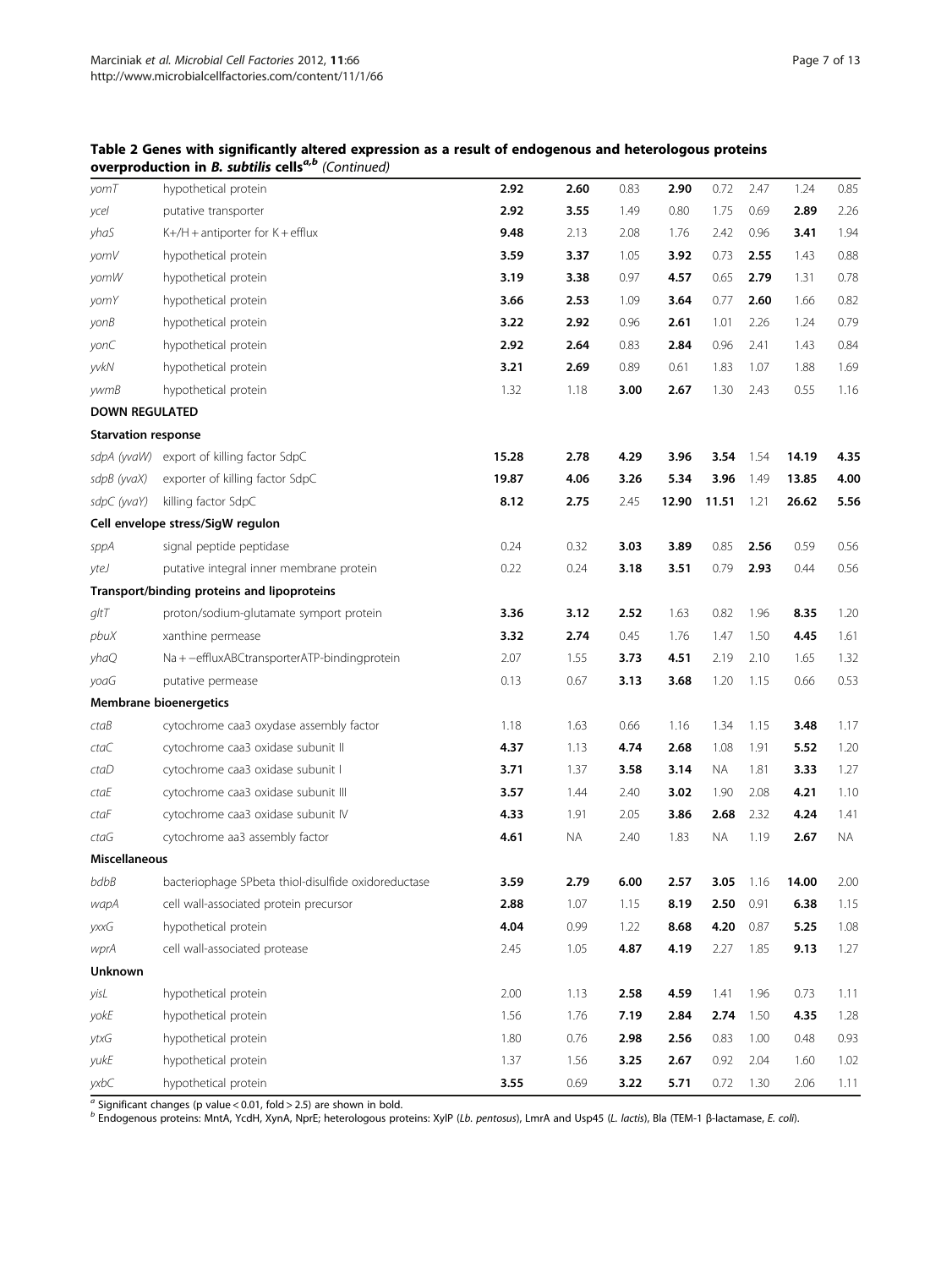SdpC (Table [2](#page-4-0)). It plays a role in programmed cell death (PCD), a mechanism of sporulation delay by killing nonsporulating siblings and feeding on the dead cells under conditions of nutrient limitation [\[42,43](#page-11-0)]. This effect may be related to nutrient limitation which was shown to induce the sporulation process in a subpopulation of a B. subtilis culture with concomitant activation of the sdpABC and sdpRI immunity operons [[43\]](#page-11-0).

Another general effect, but less pronounced than for sdpABC, was downregulation of the ctaCDEF genes coding for cytochrome c oxidase caa3 [\[44](#page-11-0)].

Overproduction of none of the proteins caused upregulation of genes coding for components of the secretion (Sec) machinery, like secA, secDF, ffh, etc., which are responsible for translocation of unfolded pre-proteins across or insertion into the membrane (for review see [[2\]](#page-10-0)). Apparently, increasing its protein secretion capacity is not a strategy of the cell to deal with an accumulation of secretory proteins. This may indicate either that the SecYEG channel does not form a bottleneck in secretion in the experiments performed here, or that expression of the genes encoding the SecYEG components is simply not upregulated by (the consequences of) an artificially imposed overproduction of secretory proteins. The latter suggests that SecYEG should not necessarily be excluded as a potential target for production strain improvement. In agreement, overexpression of prsA, encoding the extracellular foldase PrsA, was shown to increase the se-cretion of an α-amylase fourfold [[10\]](#page-10-0), while  $prsA$  was not upregulated in any of the tested cases here. This however does not detract from the value of the data as a source of new potential targets for strain improvement. For some of these genes, induced by overexpression of many of the tested secretory proteins, it was indeed shown previously that either their deletion or overexpression improved specific protein production yields, e.g., sigW and cssRS [[18\]](#page-11-0) and genes encoding intracellular chaperones [[5\]](#page-10-0).

## Proteins with extracytosolic destination induce the CssRS mediated secretion stress response

Overproduction of the secreted protein XynA of B. subtilis, the cell wall-associated proteins Usp45 of L. lactis and TEM-1 β-lactamase of *E. coli*, as well as lipoproteins MntA and YcdH of B. subtilis resulted in significant upregulation of the secretion stress genes htrA, htrB and cssRS (Table [2\)](#page-4-0). CssR and CssS encode a response regulator and its cognate, membrane embedded sensor, respectively, and control the expression of htrA and htrB [[45,46\]](#page-11-0). These encode membrane-anchored HtrA and HtrB proteins, which have their active site on the *trans* side of the membrane and are thought to have proteolytic as well as chaperone activity for removal of misfolded protein or for assisting in folding of newly

secreted proteins, respectively [[47](#page-11-0)]. The CssRS two component system is activated by accumulation of mis- or unfolded secreted protein at the membrane - cell wall interface, as a result of, e.g., overexpression of these proteins or heat stress [[48,49](#page-11-0)]. In this study, overproduction of the membrane proteins LmrA and XylP did not significantly induce *htrA* or *htrB*. This is in agreement with previous results from an analysis of the activation of the htrA promoter in response to overproduction of secretory proteins, including MntA, XynA, TEM-1 β-lactamase, Usp45 and LmrA, showing that the stress signal is sensed on the outside of the cell and not from within the membrane [[48](#page-11-0)]. Surprisingly, NprE overproduction did not induce the CssRS response. Possibly, NprE can be produced and secreted to high levels without accumulation of misfolded protein.

## Usp45 and TEM-1 β-lactamase specifically induce the LiaRS-dependent response

The two proteins which were detected mainly in the whole cell fractions, but not in the membrane and cytoplasmic fractions, Usp45 and TEM-1-β-lactamase (Figure [1](#page-2-0)), specifically induced the liaIHGFSR (yvqIHG-FEC) operon (Table [2\)](#page-4-0), a cell envelope stress operon which is under control of the LiaRS (YvqCE) twocomponent system [[50-53\]](#page-11-0). The fact that LiaRS is strongly induced by cell wall-active antibiotics [\[54](#page-11-0)], suggests that Usp45 and TEM1-β-lactamase had accumulated in or at the cell wall, as noted earlier, and thereby interfered with cell wall metabolism. Since the other secretory proteins did not, or to a much lesser extent, induce LiaRS (Table [2](#page-4-0)), it appears that the signal which is sensed by the sensor LiaS originates from cell wall metabolism related processes, rather than for example cell membrane integrity.

## Membrane protein overproduction induces a SigW response and ykrL expression

The overproduction of the membrane proteins LmrA and XylP and to a lesser extent the cell wall-associated proteins Usp45 and TEM-1 β-lactamase caused significant upregulation of  $sigW$  and many genes belonging to the SigW regulon (Table [2](#page-4-0)). The SigW regulon has been shown to be induced by a variety of cell envelope stresses like treatment with detergents (Triton X-100), antibiotics (vancomycin, penicillin) [\[51](#page-11-0)], alkaline stress [[55](#page-12-0)] or membrane protein overproduction [[18](#page-11-0)]. Activation of SigW depends on proteolytic degradation of the anti-SigmaW factor RsiW by a multipass membrane protease, PrsW and, subsequently, other proteases [\[56,57\]](#page-12-0), but the exact signal triggering this cascade is not known. The induction by membrane protein overexpression suggests that the stress signal is sensed from within the membrane.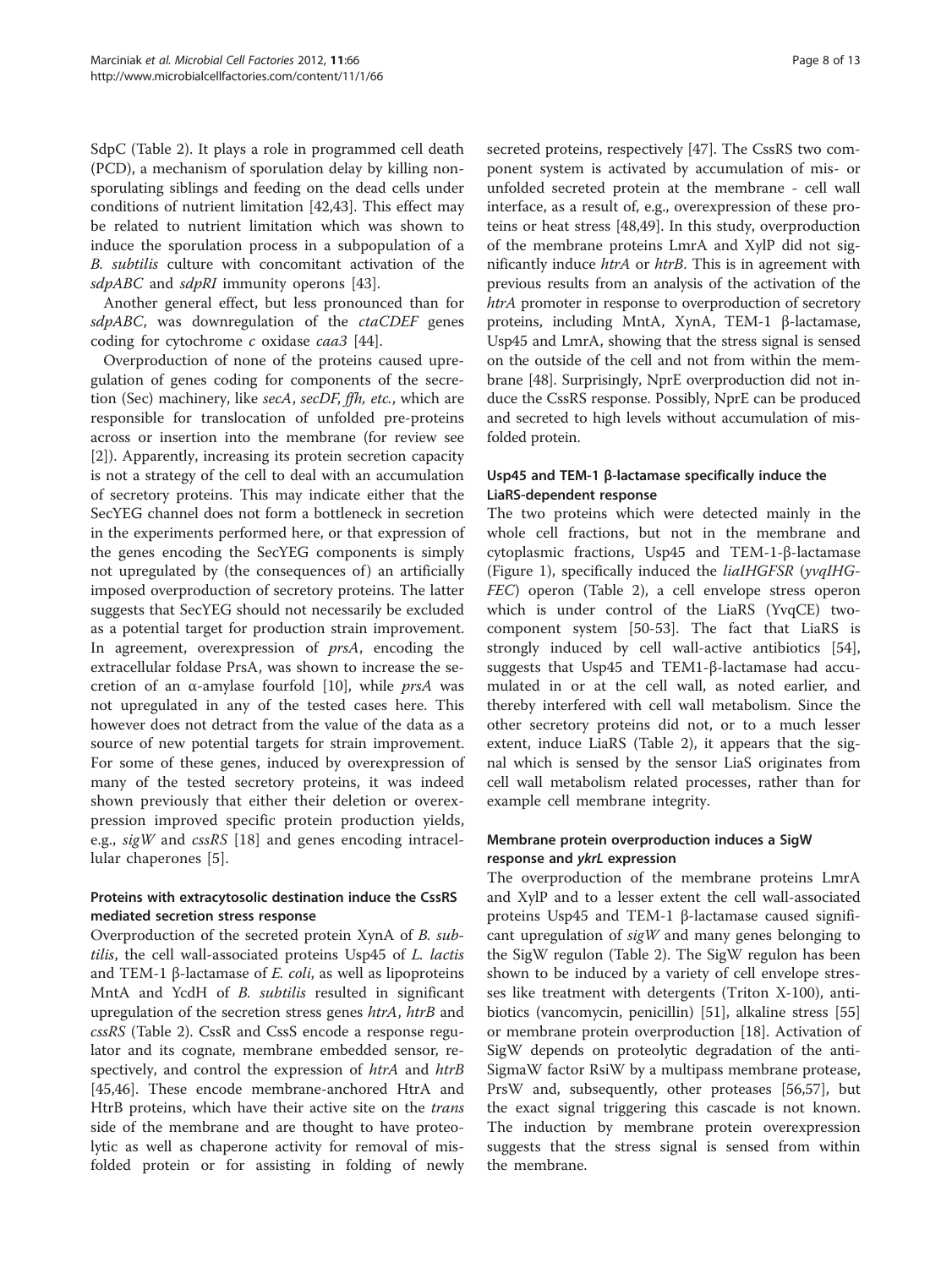Next to the SigW response, an unknown gene,  $\gamma k rL$ , was significantly upregulated under LmrA and XylP overproduction (Table [2\)](#page-4-0). YkrL shows high homology to the E. coli HtpX, a membrane embedded metalloprotease, which has been implied in membrane protein quality control [\[58](#page-12-0)]. The upregulation of  $\gamma k rL$  suggests a similar role in *B. subtilis*. It would be of interest to test the effect of different levels of YkrL on the level and quality of overproduced membrane proteins. Expression of htpX in E. coli is regulated by the CpxRA two component system that regulates a number of genes involved in cell envelope stress, including degP (or htrA), encoding a close homologue of B. subtilis HtrA and HtrB [\[59](#page-12-0)]. Here, no correlation between expression of the CssRS targets and  $\gamma k rL$  was observed, suggesting that  $\gamma k rL$  expression does not depend on CssRS and is regulated differently from htpX in E. coli.

In E. coli, the membrane located ATP-dependent metalloprotease FtsH is involved in the membrane protein stress response [\[60](#page-12-0)]. A similar role of B. subtilis FtsH, sharing 47% identity with E. coli FtsH, was sug-gested before [\[19](#page-11-0)]. However,  $f \notin H$  was not significantly upregulated in response to overproduction of membrane proteins or to any of the other secretory proteins. Previous results revealing the sporulation control proteins SpoVM and Spo0E as substrates of FtsH [[61](#page-12-0),[62](#page-12-0)] may therefore be examples of a more specific role of FtsH in B. subtilis, rather than a general protein quality control system.

An operon of unknown function, yvdTSR, encoding a putative transcriptional regulator and two membrane proteins with homology to small multidrug resistance (SMR) proteins, was also specifically upregulated, but its role in membrane stress is unclear.

Like in case of the other secretory proteins, overproduction of LmrA and XylP led to induction of the class I heat shock protein genes groES, groEL and class III heat shock protein genes, e.g., clpE, clpC, which suggests that some fraction of overproduced membrane proteins is targeted by chaperones or proteases for degradation in the cytoplasm before translocation through the Sec machinery and insertion into the membrane. Alternatively, a protein that is incorrectly inserted into the membrane may be subject to Clp-mediated proteolysis, although it is not known whether membrane embedded proteins are accessible to Clp complexes.

## Other extracytoplasmic function (ECF) sigma factors

Next to the SigW response, induced by overproduction of the LmrA, XylP, Usp45 and TEM-1 β-lactamase, upregulation of SigM and SigY RNA polymerase ECF (extracytoplasmic function)-type sigma factors, was observed in some cases (Table [2\)](#page-4-0). SigM has been shown to be involved in a response to salt, low pH, ethanol, heat and oxidative stress and cell wall synthesis inhibiting antibiotics [\[63,64](#page-12-0)]. In this study, sigM was upregulated under conditions of overproduction of the lipoproteins MntA and YcdH. However, known SigM targets [\[65](#page-12-0)] were not upregulated. Expression of SigY and some of the SigY target genes [\[66\]](#page-12-0) was induced upon XylP and Usp45 overproduction.

## Conclusions

This comparative study revealed differential responses of B. subtilis to stress caused by overproduction of secretory proteins with different subcellular localization. New insights in (specificity of) stress responses, in particular at the membrane and cell wall level were obtained. The data reveal possible bottlenecks in the protein production process, which can be targeted in the future development of the improved production strains.

## **Methods**

## Bacterial strains and growth conditions

Bacterial strains and plasmids used in this study are listed in Table [3](#page-9-0). L. lactis NZ9000 [\[67](#page-12-0)] was used as intermediate cloning hosts for pNZ8901 and pNZ8902 based vectors. B. subtilis strains were grown in TY medium [[68\]](#page-12-0) at 37°C with vigorous shaking. TY medium was supplemented with kanamycin (5 μg/ml), erythromycin (0.5 μg/ml) or chloramphenicol (5 μg/ml) when needed. L. lactis strains were transformed by electroporation as described before [[69\]](#page-12-0) using a Bio-Rad gene pulser (Bio-Rad Laboratories, Richmond, California). B. subtilis strains were transformed as described before [\[70](#page-12-0)].

## Plasmid and strain construction

Molecular techniques were carried out as described before [[71\]](#page-12-0). All primers used in this study are listed in Table [4.](#page-9-0) To construct overexpression vectors, the genes nprE, bla, ycdH and xylP were amplified using primers nprE-fw and nprE-rv, bla\_F and bla\_R, ycdH-Fw and ycdH-rv, xylP-fw and xylP-rv, respectively. Template DNA for amplification of *nprE* and *ycdH* was *B*. *subtilis* chromosomal DNA. The *bla* gene was amplified from pUC18 plasmid DNA [[72\]](#page-12-0) and  $xylP$  from chromosomal DNA of *Lb. pentosus*. The PCR products of *bla* and *xylP* were digested with PagI and XbaI and ligated to pNZ8902, which was digested with NcoI and XbaI, resulting in pNZ-bla and pNZ-xylP. The nprE PCR product was digested with NcoI and XbaI and ligated to pNZ8901 digested with the same enzymes, resulting in pNZ-nprE. The ycdH PCR product was digested with BstEII and XbaI and ligated to pNZ8902 digested with the same enzymes, yielding pNZ-ycdH. Restriction enzymes were obtained from Fermentas. The sequences of all constructs were confirmed by DNA sequence analysis (ServiceXS, Leiden, The Netherlands).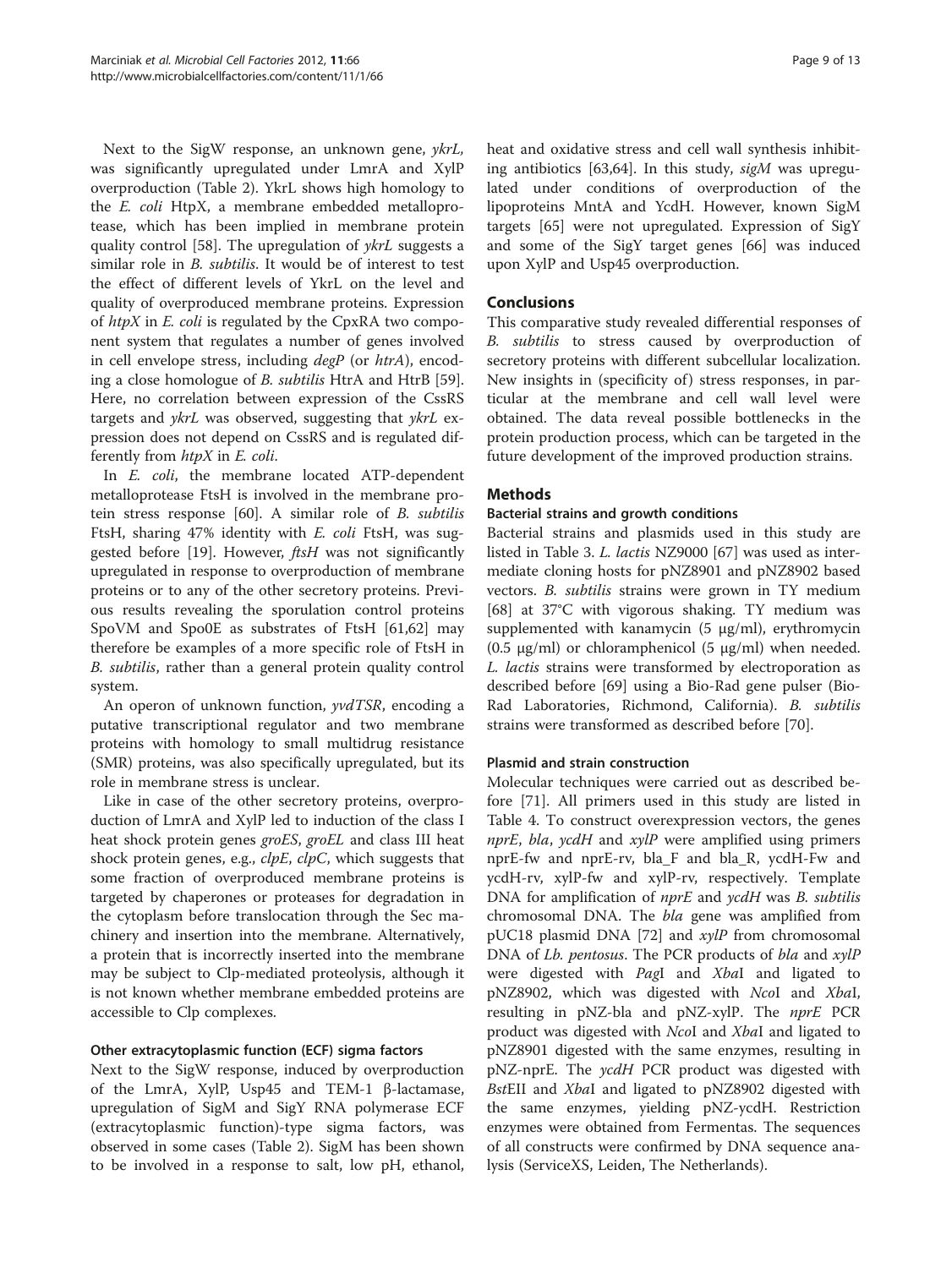<span id="page-9-0"></span>

| Table 3 List of strains and plasmids used in this study |  |  |
|---------------------------------------------------------|--|--|
|---------------------------------------------------------|--|--|

| Strain/plasmid Description |                                                        | Reference |
|----------------------------|--------------------------------------------------------|-----------|
| L. lactis                  |                                                        |           |
| NZ9000                     | MG1363 derivative, pepN::nisRK                         | [67]      |
| B. subtilis                |                                                        |           |
| N78900                     | 168, amyE::spaRK, KanR,<br>SURE expression system host |           |
| Plasmids                   |                                                        |           |
| pNZ8901                    | SURE expression vector, PspaSpn, CmR                   |           |
| pNZ8902                    | SURE expression vector, PspaSpn, EmR                   |           |
| pNZ-xynA                   | pNZ8902 carrying xynA of B. subtilis                   | [48]      |
| pNZ-usp45                  | pNZ8902 carrying usp45 of L. lactis MG1363             | [48]      |
| pNZ-mntA                   | pNZ8902 carrying mntA of B. subtilis                   | $[48]$    |
| pNZ-ImrA                   | pNZ8902 carrying ImrA of L. lactis MG1363              | $[48]$    |
| pNZ-nprE                   | pNZ8901 carrying nprE of B. subtilis                   | This work |
| pNZ-bla                    | pNZ8902 carrying bla of E. coli,                       | This work |
| pNZ-ycdH                   | pNZ8902 carrying ycdH of B. subtilis                   | This work |
| pNZ-xylP                   | pNZ8902 carrying xylP of Lb. pentosus                  | This work |

#### DNA microarray analysis

The overexpressed endogenous proteins were XynA, NprE, MntA and YcdH (Table [1\)](#page-1-0). The overexpressed heterologous proteins were TEM-1 β-lactamase from E. coli, Usp45 and LmrA (inactive mutant) from L. lactis and XylP from Lb. pentosus (Table [1](#page-1-0)). For the overproduction of the proteins, the SURE overexpression system was used [[7\]](#page-10-0). The transcription profile of the control B. subtilis strain NZ8900 with empty pNZ8902 vector was compared to an isogenic target strain carrying one of the overexpression constructs: pNZ-xynA, pNZ-bla, pNZ-usp45, pNZ-mntA, pNZ-ycdH, pNZlmrA or pNZ-xylP. The target strain containing pNZnprE was compared to NZ8900 carrying empty pNZ8901. In total, eight independent microarray experiments were conducted.

Strains harbouring overexpression constructs or the empty vectors pNZ8901 or pNZ8902 were grown overnight in 10 ml TY broth supplemented with appropriate antibiotics and diluted the next day in 50 ml of fresh medium to an  $OD_{600}$  of 0.05. At an  $OD_{600}$  of 0.6, 0.1% (vol/vol) subtilin-containing supernatant of B. subtilis strain ATCC 6633 [\[73](#page-12-0)] was added to the growth medium to induce gene expression. After 30 min, 10 OD units of each culture were collected for RNA isolation. All the microarray experiments were performed in three biological replicates essentially as described before [[74\]](#page-12-0). Total RNA was isolated using a High Pure RNA isolation Kit (Roche Applied Science). RNA quantity and quality were tested with a Nano Drop ND-1000 spectrophotometer (NanoDrop Technologies) and an Agilent Bioanalyzer 2100 (Agilent Technologies Netherlands BV), respectively. Amino allyl-modified cDNA was synthesized using the Superscript III Reverse Transcriptase Kit (Invitrogen), purified with the CyScribe GFX purification kit (Amersham Biosciences) and labeled with Cy3- or Cy5-monoreactive dye (Amersham Biosciences). Labeled cDNA was purified with the CyScribe GFX purification kit (Amersham Biosciences). Labeled cDNA concentration and dye incorporation were assessed with a Nano Drop ND-1000 spectrophotometer. The labeled cDNA was hybridized to oligonucleotide microarrays in Ambion Slidehyb #1 buffer (Ambion Europe Ltd) at 48°C for 18–20 hours. Next, microarray slides were washed for 5 min in 2 × SSC (300 mM NaCl, 30 mM sodium citrate) with 0.5% SDS, twice for 5 min in  $1 \times SSC$  with 0.25% SDS and for 5 min in  $1 \times$  SSC with 0.1% SDS, and dried by centrifugation. The slides were scanned with a GeneTac LS V confocal laser scanner (Genomic Solutions Ltd). ArrayPro 4.5 software (Media Cybernetics Inc., Silver Spring, Md., USA) was used to determine intensities of each spot on the microarrays using a local corners background correction method. Resulting expression levels were processed and normalized using the Lowess method with Micro-Prep [\[75](#page-12-0)]. The ln-transformed ratios of the expression levels were subject to a t-test using Cyber-T tool [[76\]](#page-12-0) resulting in expression ratios and Cyber-T (Bayesian) p values.

| Oligo name | <b>Target</b> | Sequence <sup>a</sup> (5'-3') <sup>a</sup>                      | <b>Restriction enzyme site</b> |
|------------|---------------|-----------------------------------------------------------------|--------------------------------|
| nprE-fw    | nprE          | CGCAAACCATGGGTTTAGGTAAGAAATTGTCTGTTGC                           | Ncol                           |
| nprE-rv    | nprE          | GCGAAATCTAGATTAATGGTGATGGTGATGGTGCAATCCAACAGCATTCCAGGC          | Xbal                           |
| bla F      | bla           | AAACCCTCATGAGTATTCAACATTTCCGTGTCG                               | Pagl                           |
| bla R      | bla           | ATACGCTCTAGATTAATGGTGATGGTGATGGTGCCAATGCTTAATCAGTG              | Xbal                           |
| ycdH-fw    | ycdH          | GCGAAAGGTGACCGATATGTTTAAAAAATGGAGCGG                            | BstEll                         |
| ycdH-rv    | ycdH          | GCGAAATCTAGATTAATGGTGATGGTGATGGTGTGATTTAACCAATAGTGAATCTTTCAGGGC | Xbal                           |
| xylP-fw    | xyIP          | CGCATATCATGAGCGTTAGTATGCAGC                                     | Pagl                           |
| xylP-rv    | xyIP          | GCGAAATCTAGATTAATGGTGATGGTGATGGTGCTTTTGATCGTCAGCAA              | Xbal                           |

Table 4 Oligonucleotides used in this study

<sup>a</sup> Restriction enzyme sites are underlined.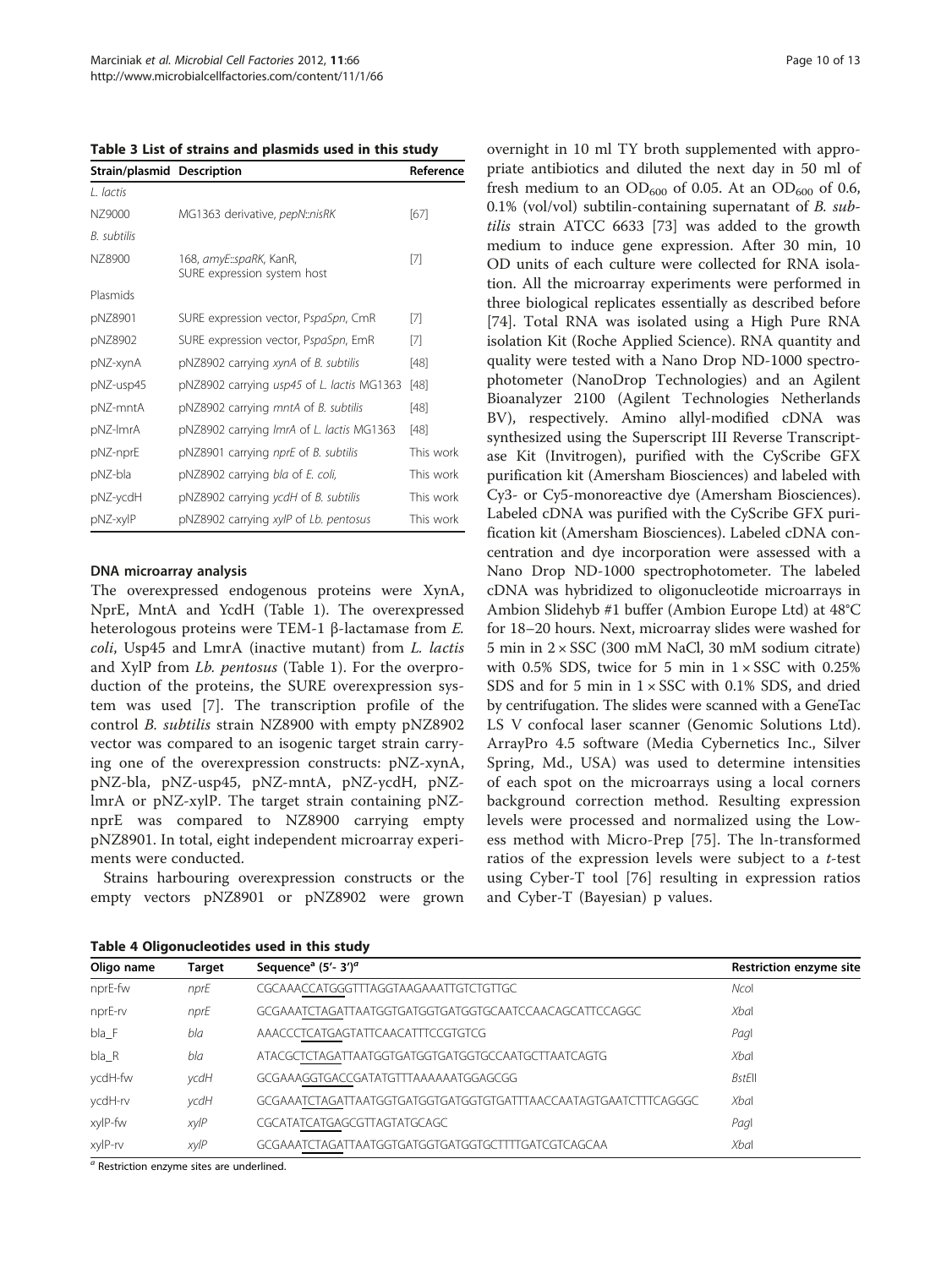#### <span id="page-10-0"></span>SDS-PAGE and Western blotting

In order to determine the subcellular localization of overproduced proteins XylP, LmrA, MntA, YcdH, XynA, NprE, Usp45 and TEM-1-β-lactamase (Bla) in B. subtilis, fractionation experiments were performed essentially as described before [\[18](#page-11-0)]. Cells were grown in TY medium. At the  $OD_{600}$  of 0.6, protein production was induced by adding 0.1% subtilin containing supernatant of B. subtilis strain, ATCC 6633 [7[,73](#page-12-0)] and cultures were further incubated. After two hours, cells were collected by centrifugation (4,000  $\times$  g, 4°C, 10 min), resuspended in protoplast buffer (PBS pH 7.2, 20 mM MgCl2, 20% sucrose, 2 mg/ml lysozyme, and Complete protease inhibitors Roche) and incubated 30 minutes at 37°C. Protoplasts were collected by centrifugation  $(4,000 \times g, 4^{\circ}C, 10 \text{ min})$ , resuspended in lysis buffer (50 mM Tris–HCl, pH 8, 2.5 mM EDTA) and disrupted by sonication (Sonics Vibra Cell, Beun De Ronde). Unbroken protoplasts and cellular debris were removed by centrifugation  $(4,000 \times g, 4^{\circ}C, 10 \text{ min})$ . Supernatant was ultracentrifuged (200,000  $\times$  g, 4°C, 30 min). The supernatant fraction containing cytosolic proteins was collected and an aliquot was used to prepare SDS-PAGE samples. The pellet was resuspended in solubilization buffer (20 mM Tris–HCl, pH 8.0, 10% glycerol, 50 mM NaCl, 1% Triton-X-100) overnight on a rotor at 4°C. Nonsolubilized membranes were removed by ultracentrifugation (100,000  $\times$  g, 4°C, 15 min). Supernatant with solubilized membrane proteins was collected and used for SDS-PAGE sample preparation.

The whole cell extracts were prepared as fallows. 1 OD unit of a culture was collected by centrifugation, resuspended in 150 μl of buffer containing 10 mM Tris–HCl pH 8.1, 20% sucrose, 10 mM EDTA, 50 mM NaCl and 2 mg/ml lysozyme, and incubated at 37°C for 30 min. An equal volume of 2x SDS-PAGE sample buffer (100 mM Tris–HCl pH 6.8, 4% SDS, 1% DTT, 20% glycerol, 0.05% bromophenol blue) was added and the samples were boiled for 5 min.

The extracellular proteins present in the medium were precipitated by adding 200 μl of ice-cold 100% TCA to 1.8 ml of medium and incubation on ice for 1 hour. The mixture was centrifuged and the pellet was then washed with acetone, dried by air and resuspended in 100 μl 1x SDS-PAGE sample buffer. Proteins from the whole cell extracts and the cell and medium fractions were separated on SDS-PAGE gels and transferred to a PVDF membrane. The immunodetection of His-tagged proteins was performed using the Penta-His HRP Conjugate Kit (Qiagen) and ECL detection reagents (Amersham).

#### Additional file

[Additional file 1:](http://www.biomedcentral.com/content/supplementary/1475-2859-11-66-S1.xml) Expression ratios of the B. subtilis genes under overproduction of different classes of proteins.

#### Competing interests

No competing interests are declared.

#### Authors' contributions

BCM contributed to the design of the study, has been involved in analysis and interpretation of data and writing the manuscript. HT and OPK conceived the study and have been involved in analysis and interpretation of data and writing the manuscript. BCM, HT, PvdV were involved in acquisition of data. OPK and HT were involved in the design of the study and have given final approval of the version to be published. All authors read and approved the final manuscript.

#### Acknowledgements

This research was supported by a grant from ALW-NWO in the ESF Bacell SysMO program and a Dutch TS grant from SenterNovem (Ministery of Economic Affairs) grant to HT and PvdV. We would like to thank Roland Hoffmann and Anna Marek for their contribution in data acquisition.

#### Author details

<sup>1</sup>Department of Molecular Genetics, Groningen Biomolecular Sciences and Biotechnology Institute, University of Groningen, Groningen, The Netherlands.<sup>2</sup>Kluyver Center for Genomics of Industrial Fermentation, Delft/ Groningen, The Netherlands. <sup>3</sup>Present address: Molecular Microbiology, Groningen Biomolecular Sciences and Biotechnology Institute, University of Groningen, Nijenborgh 7, 9747 AG, Groningen, The Netherlands. <sup>4</sup>Institute for Life Science & Technology, Hanze University Groningen of Applied Sciences, Zernikeplein 7, 9747 AS, Groningen, The Netherlands.

#### Received: 9 January 2012 Accepted: 5 May 2012 Published: 24 May 2012

#### References

- Simonen M, Palva I: Protein secretion in Bacillus species. Microbiol Rev 1993, 57:109–137.
- 2. Tjalsma H, Bolhuis A, Jongbloed JD, Bron S, Van Dijl JM: Signal peptidedependent protein transport in Bacillus subtilis: a genome-based survey of the secretome. Microbiol Mol Biol Rev 2000, 64:515–547.
- 3. Westers L, Westers H, Quax WJ: Bacillus subtilis as cell factory for pharmaceutical proteins: a biotechnological approach to optimize the host organism. Biochimica et Biophysica Acta (BBA) - Mol Cell Res 2004, 1694:299–310.
- 4. Westers L, Dijkstra DS, Westers H, van Dijl JM, Quax WJ: Secretion of functional human interleukin-3 from Bacillus subtilis. J Biotechnol 2006, 123:211–224.
- 5. Wu S-C, Yeung JC, Duan Y, Ye R, Szarka SJ, Habibi HR, Wong S-L: Functional production and characterization of a fibrin-specific single-chain antibody fragment from Bacillus subtilis: effects of molecular chaperones and a wall-bound protease on antibody fragment production. Appl Environ Microbiol 2002, 68:3261–3269.
- 6. Wu XC, Lee W, Tran L, Wong SL: Engineering a Bacillus subtilis expressionsecretion system with a strain deficient in six extracellular proteases. J Bacteriol 1991, 173:4952–4958.
- 7. Bongers RS, Veening JW, Van Wieringen M, Kuipers OP, Kleerebezem M: Development and characterization of a subtilin-regulated expression system in Bacillus subtilis: strict control of gene expression by addition of subtilin. Appl Environ Microbiol 2005, 71:8818–8824.
- 8. Joseph P, Fantino JR, Herbaud ML, Denizot F: Rapid orientated cloning in a shuttle vector allowing modulated gene expression in Bacillus subtilis. FEMS Microbiol Lett 2001, 205:91–97.
- 9. Kim L, Mogk A, Schumann W: A xylose-inducible Bacillus subtilis integration vector and its application. Gene 1996, 181:71–76.
- 10. Vitikainen M, Hyyrylainen HL, Kivimaki A, Kontinen VP, Sarvas M: Secretion of heterologous proteins in Bacillus subtilis can be improved by engineering cell components affecting post-translocational protein folding and degradation. J Appl Microbiol 2005, 99:363–375.
- 11. Wu S-C, Ye R, Wu X-C, Ng S-C, Wong S-L: Enhanced secretory production of a single-chain antibody fragment from Bacillus subtilis by coproduction of molecular chaperones. J Bacteriol 1998, 180:2830–2835.
- 12. Pummi T, Leskelä S, Wahlström E, Gerth U, Tjalsma H, Hecker M, Sarvas M, Kontinen VP: ClpXP protease regulates the signal peptide cleavage of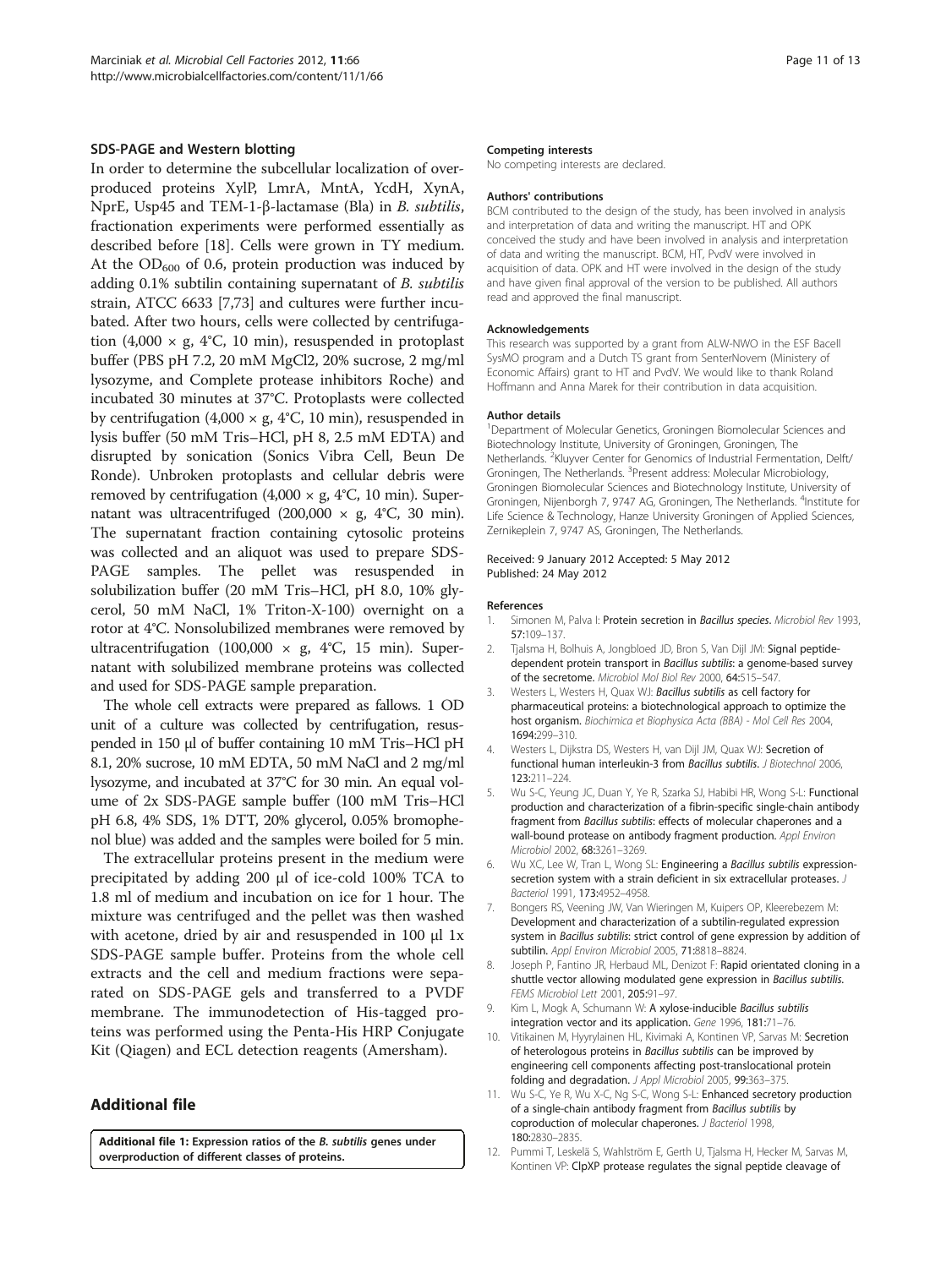<span id="page-11-0"></span>secretory preproteins in Bacillus subtilis with a mechanism distinct from that of the Ecs ABC transporter. J Bacteriol 2002, 184:1010–1018.

- 13. Tjalsma H, Bolhuis A, van Roosmalen ML, Wiegert T, Schumann W, Broekhuizen CP, Quax WJ, Venema G, Bron S, van Dijl JM: Functional analysis of the secretory precursor processing machinery of Bacillus subtilis: identification of a eubacterial homolog of archaeal and eukaryotic signal peptidases. Genes Dev 1998, 12:2318–2331.
- 14. Thwaite JE, Baillie LWJ, Carter NM, Stephenson K, Rees M, Harwood CR, Emmerson PT: Optimization of the cell wall microenvironment allows increased production of recombinant Bacillus anthracis protective antigen from B. subtilis. Appl Environ Microbiol 2002, 68:227–234.
- 15. Hyyryläinen H-L, Vitikainen M, Thwaite J, Wu H, Sarvas M, Harwood CR, Kontinen VP, Stephenson K: d-Alanine substitution of teichoic acids as a modulator of protein folding and stability at the cytoplasmic membrane/cell wall interface of Bacillus subtilis. J Biol Chem 2000, 275:26696–26703.
- 16. Nijland R, Heerlien R, Hamoen LW, Kuipers OP: Changing a single amino acid in clostridium perfringens β-toxin affects the efficiency of heterologous secretion by Bacillus subtilis. Appl Environ Microbiol 2007, 73:1586-1593.
- 17. Brockmeier U, Caspers M, Freudl R, Jockwer A, Noll T, Eggert T: Systematic screening of all signal peptides from Bacillus subtilis: a powerful strategy in optimizing heterologous protein secretion in Gram-positive bacteria. J Mol Biology 2006, 362:393–402.
- 18. Zweers JC, Wiegert T, van Dijl JM: Stress-responsive systems set specific limits to the overproduction of membrane proteins in Bacillus subtilis. Appl Environ Microbiol 2009, 75:7356-7364.
- 19. Zweers JC, Barak I, Becher D, Driessen AJ, Hecker M, Kontinen VP, Saller MJ, Vavrova L, van Dijl JM: Towards the development of Bacillus subtilis as a cell factory for membrane proteins and protein complexes. Microb Cell Fact 2008, 7:10.
- 20. van Veen HW, Venema K, Bolhuis H, Oussenko I, Kok J, Poolman B, Driessen AJ, Konings WN: Multidrug resistance mediated by a bacterial homolog of the human multidrug transporter MDR1. Proc Natl Acad Sci U S A 1996, 93:10668–10672.
- 21. Heuberger EHML, Smits E, Poolman B: Xyloside transport by XylP, a member of the galactoside-pentoside-hexuronide family. J Biological Chemistry 2001, 276:34465–34472.
- 22. Que Q, Helmann JD: Manganese homeostasis in Bacillus subtilis is regulated by MntR, a bifunctional regulator related to the diphtheria toxin repressor family of proteins. Mol Microbiol 2000, 35:1454–1468.
- 23. Gaballa A, Helmann JD: Identification of a zinc-specific metalloregulatory protein, Zur, controlling zinc transport operons in Bacillus subtilis. J Bacteriol 1998, 180:5815–5821.
- 24. Papagiannitsis CC, Tzouvelekis LS, Kotsakis SD, Tzelepi E, Miriagou V: Sequence of pR3521, an IncB plasmid from Escherichia coli encoding ACC-4, SCO-1, and TEM-1 β-lactamases. Antimicrob Agents Chemother 2011, 55:376–381.
- 25. van Asseldonk M, Rutten G, Oteman M, Siezen RJ, de Vos WM, Simons G: Cloning of usp45, a gene encoding a secreted protein from Lactococcus lactis subsp. lactis MG1363. Gene 1990, 95:155–160.
- 26. Stephenson K, Bron S, Harwood CR: Cellular lysis in Bacillus subtilis; the affect of multiple extracellular protease deficiencies. Lett Appl Microbiol 1999, 29:141–145.
- 27. Kikuchi M, Ogawa K, Yamazaki T, Kajiwara S, Sugio A, Nakamura S, Shishido K: Secretional expression of a Bacillus subtilis xylanase gene in the Basidiomycete Coprinus cinereus. FEMS Microbiol Lett 1999, 178:277–282.
- 28. Bolhuis A, Tjalsma H, Smith HE, de Jong A, Meima R, Venema G, Bron S, van Dijl JM: Evaluation of bottlenecks in the late stages of protein secretion in Bacillus subtilis. Appl Environ Microbiol 1999, 65:2934–2941.
- 29. Maruyama F, Kobata M, Kurokawa K, Nishida K, Sakurai A, Nakano K, Nomura R, Kawabata S, Ooshima T, Nakai K, Hattori M, Hamada S, Nakagawa I: Comparative genomic analyses of Streptococcus mutans provide insights into chromosomal shuffling and species-specific content. BMC Genomics 2009, 10:358.
- 30. Siezen RJ, Bayjanov J, Renckens B, Wels M, van Hijum SAFT, Molenaar D, van Hylckama Vlieg JET: Complete genome sequence of Lactococcus lactis subsp. lactis KF147, a plant-associated lactic acid bacterium. J Bacteriol 2010, 192:2649–2650.
- 31. Reichmann P, Nuhn M, Denapaite D, Brückner R, Henrich B, Maurer P, Rieger M, Klages S, Reinhard R, Hakenbeck R: Genome of Streptococcus oralis strain Uo5. J Bacteriol 2011, 193:2888–2889.
- 32. Derré I, Rapoport G, Msadek T: CtsR, a novel regulator of stress and heat shock response, controls *clp* and molecular chaperone gene expression in gram-positive bacteria. Mol Microbiol 1999, 31:117–131.
- 33. Hecker M, Schumann W, Volker U: Heat-shock and general stress response in Bacillus subtilis. Mol Microbiol 1996, 19:417–428.
- 34. Krüger E, Witt E, Ohlmeier S, Hanschke R, Hecker M: The Clp proteases of Bacillus subtilis are directly involved in degradation of misfolded proteins. J Bacteriol 2000, 182:3259–3265.
- 35. Mogk A, Völker A, Engelmann S, Hecker M, Schumann W, Völker U: Nonnative proteins induce expression of the Bacillus subtilis CIRCE regulon. J Bacteriol 1998, 180:2895–2900.
- 36. Moch C, Schrögel O, Allmansberger R: Transcription of the nfrA-ywcH operon from Bacillus subtilis is specifically induced in response to heat. J Bacteriol 2000, 182:4384–4393.
- 37. Tam LT, Antelmann H, Eymann C, Albrecht D, Bernhardt J, Hecker M: Proteome signatures for stress and starvation in Bacillus subtilis as revealed by a 2-D gel image color coding approach. Proteomics 2006, 6:4565–4585.
- 38. Fujisawa M, Wada Y, Ito M: Modulation of the K + efflux activity of Bacillus subtilis YhaU by YhaT and the C-terminal region of YhaS. FEMS Microbiol Lett 2004, 231:211–217.
- 39. Cao M, Kobel PA, Morshedi MM, Wu MFW, Paddon C, Helmann JD: Defining the Bacillus subtilis sigma(W) regulon: a comparative analysis of promoter consensus search, run-off transcription/macroarray analysis (ROMA), and transcriptional profiling approaches. J Mol Biol 2002, 316:443–457.
- 40. Petersohn A, Brigulla M, Haas S, Hoheisel JD, Völker U, Hecker M: Global analysis of the general stress response of Bacillus subtilis. J Bacteriol 2001, 183:5617–5631.
- 41. Nakano S, Küster-Schöck E, Grossman AD, Zuber P: Spx-dependent global transcriptional control is induced by thiol-specific oxidative stress in Bacillus subtilis. Proc Natl Acad Sci U S A 2003, 100:13603-13608.
- 42. Ellermeier CD, Hobbs EC, Gonzalez-Pastor JE, Losick R: A three-protein signaling pathway governing immunity to a bacterial cannibalism toxin. Cell 2006, 124:549–559.
- 43. Engelberg-Kulka H, Amitai S, Kolodkin-Gal I, Hazan R: Bacterial programmed cell death and multicellular behavior in bacteria. PLoS Genet. 2006, 2:e135.
- 44. Liu X, Taber HW: Catabolite regulation of the Bacillus subtilis ctaBCDEF gene cluster. J Bacteriol 1998, 180:6154-6163.
- 45. Westers H, Westers L, Darmon E, van Dijl JM, Quax WJ, Zanen G: The CssRS two-component regulatory system controls a general secretion stress response in Bacillus subtilis. FEBS J 2006, 273:3816–3827.
- 46. Darmon E, Noone D, Masson A, Bron S, Kuipers OP, Devine KM, van Dijl JM: A novel class of heat and secretion stress-responsive genes is controlled by the autoregulated CssRS two-component system of Bacillus subtilis. J Bacteriol 2002, 184:5661–5671.
- 47. Antelmann H, Darmon E, Noone D, Veening J, Westers H, Bron S, Kuipers OP, Devine KM, Hecker M, Van Dijl JM: The extracellular proteome of Bacillus subtilis under secretion stress conditions. Mol Microbiol 2003, 49:143–156.
- 48. Trip H, van der Veek PJ, Renniers TC, Meima R, Sagt CM, Mohrmann L, Kuipers OP: A novel screening system for secretion of heterologous proteins in Bacillus subtilis. Microb Biotechnol 2011, 4:673-682.
- 49. Noone D, Howell A, Devine KM: Expression of ykdA, encoding a Bacillus subtilis homologue of HtrA, is heat shock inducible and negatively autoregulated. J Bacteriol 2000, 182:1592–1599.
- 50. Wolf D, Kalamorz F, Wecke T, Juszczak A, Mäder U, Homuth G, Jordan S, Kirstein J, Hoppert M, Voigt B, Hecker M, Mascher T; In-depth profiling of the LiaR response of Bacillus subtilis. J Bacteriol 2010, 192:4680-4693.
- 51. Cao M, Wang T, Ye R, Helmann JD: Antibiotics that inhibit cell wall biosynthesis induce expression of the Bacillus subtilis sigma(W) and sigma(M) regulons. Mol Microbiol 2002, 45:1267–1276.
- 52. Mascher T, Margulis NG, Wang T, Ye RW, Helmann JD: Cell wall stress responses in Bacillus subtilis: the regulatory network of the bacitracin stimulon. Mol Microbiol 2003, 50:1591–1604.
- 53. Mascher T, Zimmer SL, Smith T-A, Helmann JD: Antibiotic-inducible promoter regulated by the cell envelope stress-sensing two-component system LiaRS of Bacillus subtilis. Antimicrob Agents Chemother 2004, 48:2888–2896.
- 54. Jordan S, Hutchings MI, Mascher T: Cell envelope stress response in Grampositive bacteria. FEMS Microbiol Rev 2008, 32:107–146.